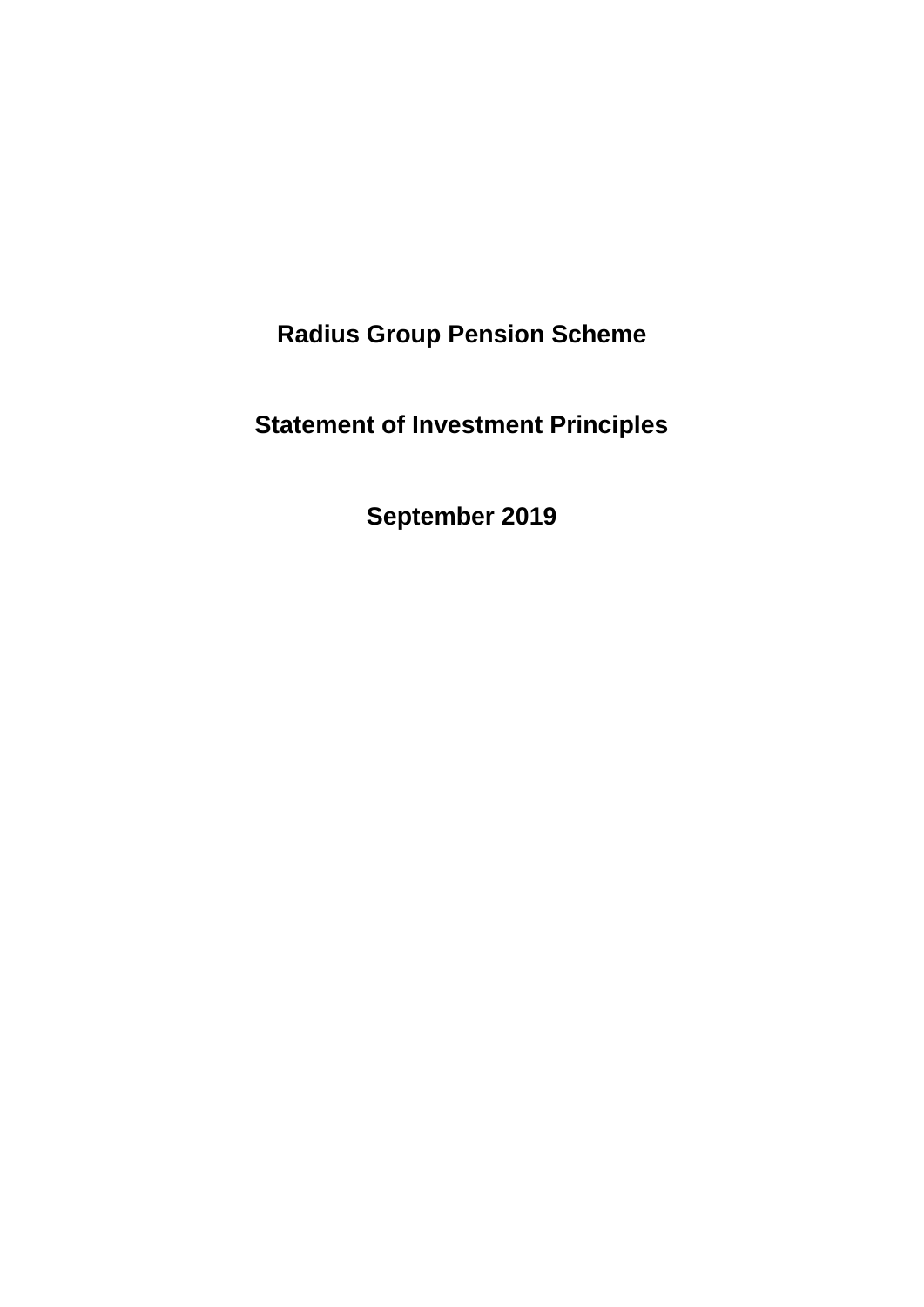# **Contents**

| 1. |  |  |  |
|----|--|--|--|
| 2. |  |  |  |
| 3. |  |  |  |
| 4. |  |  |  |
| 5. |  |  |  |
| 6. |  |  |  |
| 7. |  |  |  |
| 8. |  |  |  |
| 9. |  |  |  |
|    |  |  |  |
|    |  |  |  |
|    |  |  |  |
|    |  |  |  |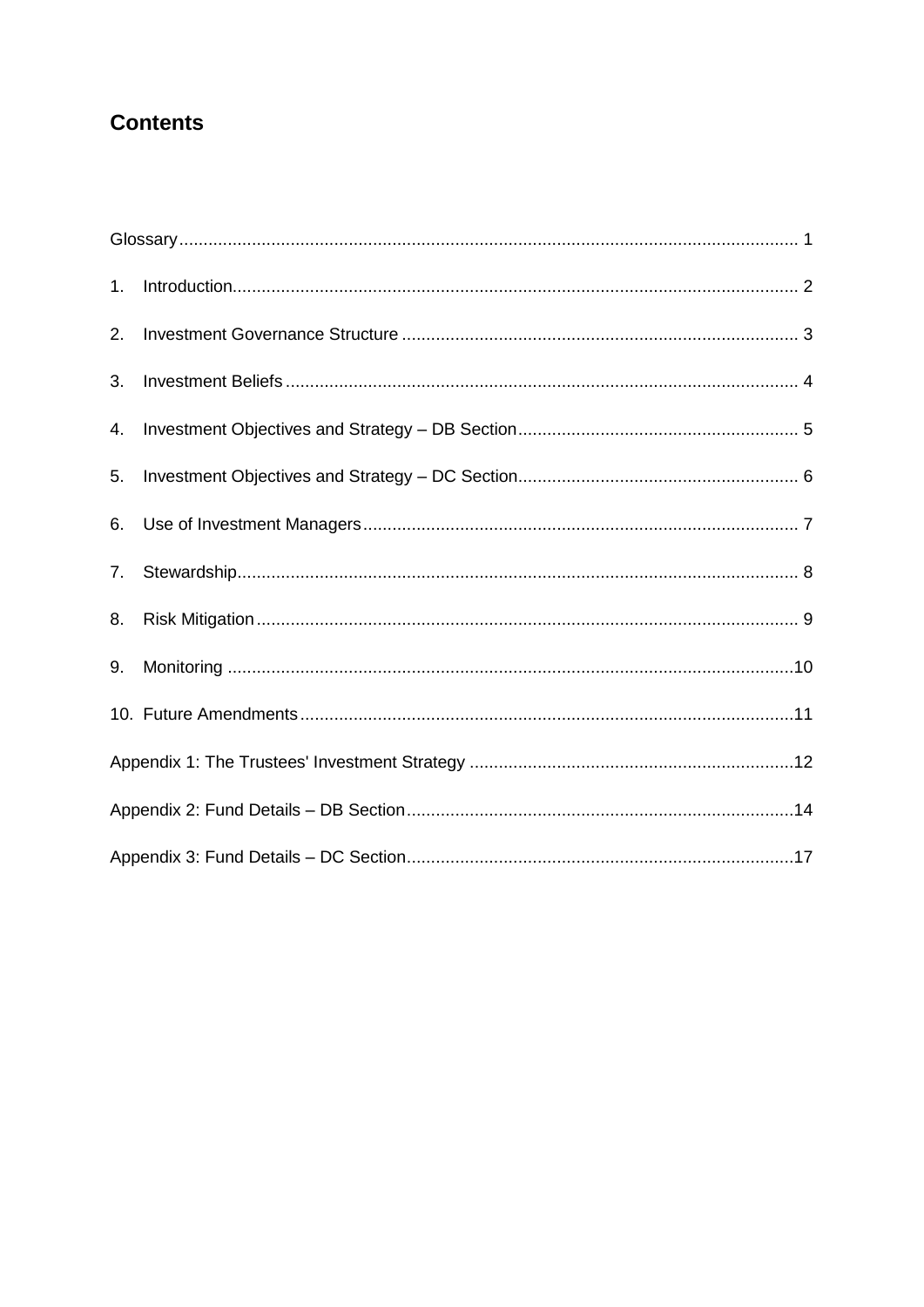# <span id="page-2-0"></span>**Glossary**

| AVCs            | <b>Additional Voluntary Contributions</b>                                                      |
|-----------------|------------------------------------------------------------------------------------------------|
| <b>ESG</b>      | <b>Environmental, Social and Governance</b><br>(including, but not limited to, climate change) |
| LDI.            | <b>Liability Driven Investments</b>                                                            |
| <b>LGIM</b>     | Legal and General Investment Management                                                        |
| <b>Members</b>  | Members and beneficiaries of the Scheme                                                        |
| M&G             | <b>M&amp;G Financial Services Limited</b>                                                      |
| Scheme          | <b>Radius Group Pension Scheme</b>                                                             |
| <b>Trustees</b> | The Trustees of the Scheme                                                                     |
| <b>UNPRI</b>    | United Nations Principles for Responsible Investment                                           |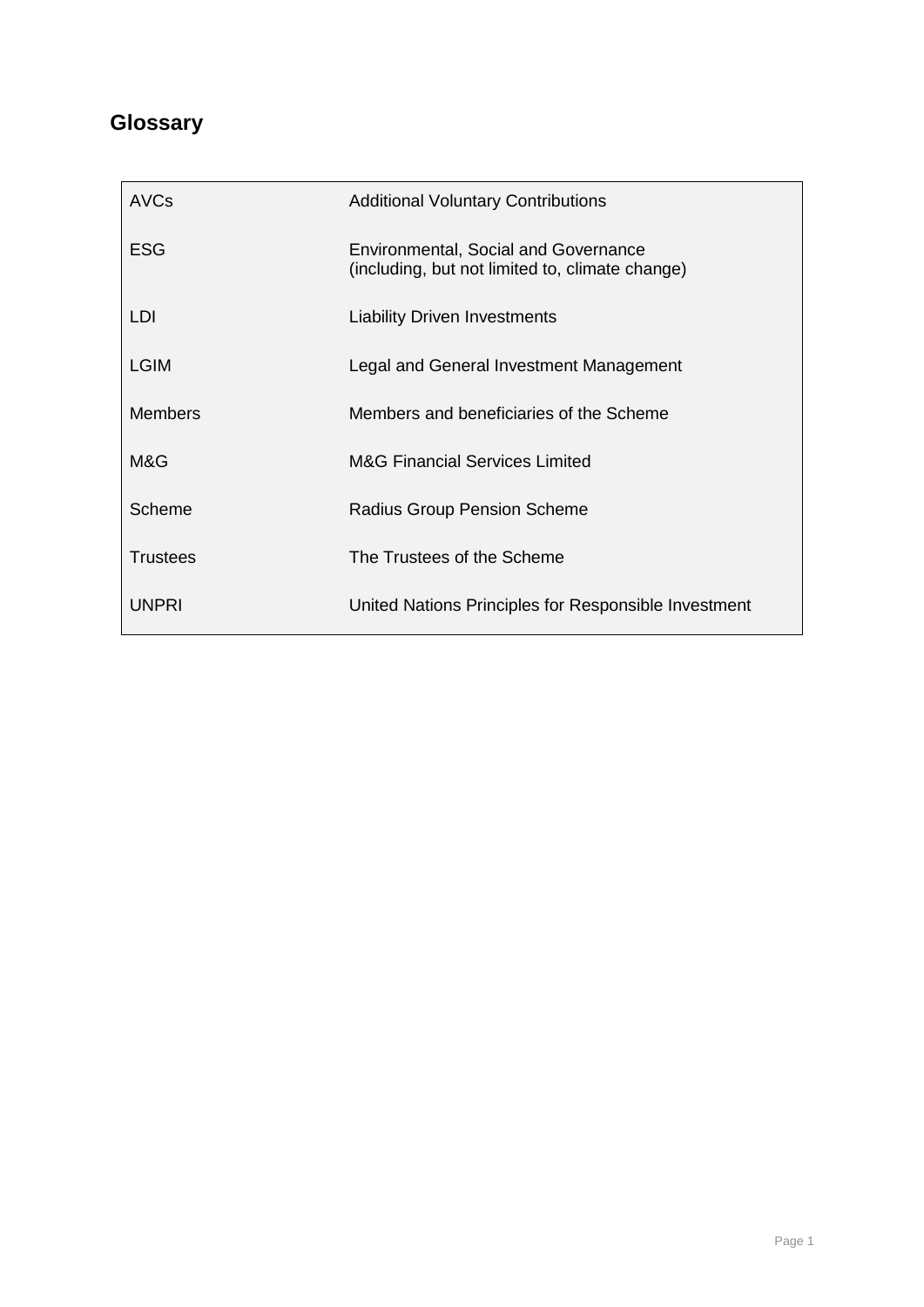## <span id="page-3-0"></span>**1. Introduction**

This statement is made in accordance with the requirements of legislation<sup>1</sup> and, in determining a suitable investment strategy for the Scheme, the Trustees have considered the Pension Regulator's Investment Guidance for defined benefit pension schemes.

The main body of this statement sets out the principles and policies that govern investments made by the Trustees of the Scheme. Details of the specific investment arrangements in place are set out in the Appendices.

Upon request, a copy of this statement will be made available to members, the Scheme Actuary and any investment managers used by the Trustees.

<sup>1</sup> In particular, the Pensions Act 1995, the Occupational Pensions (Investment) Regulations 2005 and the Pension Protection Fund (Pensionable Service) and Occupational Pension Schemes (Investment and Disclosure) (Amendment and Modification) Regulations 2018.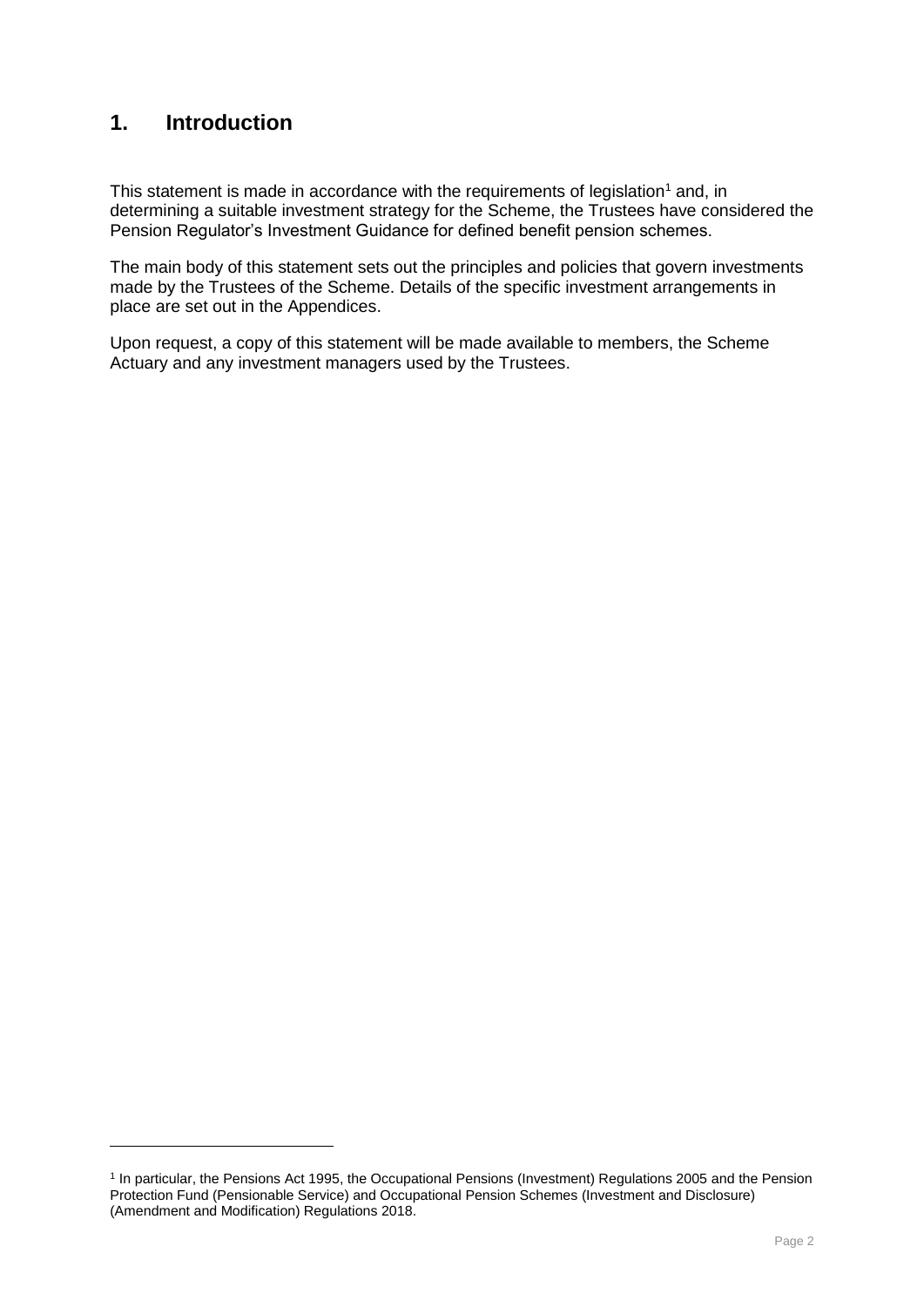## <span id="page-4-0"></span>**2. Investment Governance Structure**

#### **Investment Advice**

As required by legislation, in the preparation and maintenance of this statement and when considering the suitability of any investments, the Trustees will obtain and consider written advice from their investment adviser which is First Actuarial LLP.

The investment adviser is regulated by the Institute and Faculty of Actuaries and is qualified to provide the required advice through knowledge and practical experience of financial matters relating to pension schemes.

The investment adviser provides agreed services on a fixed fee basis, with additional projects provided on a time cost basis.

#### **Legal Advice**

Whenever deemed necessary, the Trustees will seek advice from their legal adviser on investment matters.

#### **Employer Consultation**

Under legislation, the ultimate responsibility for determining the investment strategy rests with the Trustees. However, the Trustees must consult with the sponsoring employer and consultation must comprise a sharing of views, not simply notification of intent.

#### **Investment Managers**

Day-to-day management of the Scheme's assets is delegated to one or more investment managers.

To ensure safekeeping of the assets, ownership and day to day control of the assets is undertaken by custodian organisations which are independent of the sponsoring employer and the investment managers. Where pooled investment vehicles are used, the custodians will typically be appointed by the investment manager.

#### **Members' Views and Other Non-Financial Matters**

In the relevant regulations "non-financial matters" refers to the views of the members. This includes, but is not limited to, ethical views, views on ESG factors and views on the present and future quality of life of the members.

The Trustees recognise that it is likely that members will hold a broad range of views. However, the Trustees do not take non-financial matters into account in the selection, retention and realisation of investments. The Trustees will review their policy on whether or not to take account of non-financial matters as appropriate.

The Trustees believe that their duty to members will be best served by ensuring that all benefits can be paid as they fall due and the Trustees' Investment Objectives are designed to ensure this duty is achieved.

#### **Conflicts of Interest**

The Trustees are satisfied that the investment strategy described in this Statement meets their responsibility to invest the assets in the best interests of the members and, in the case of a potential conflict of interest, in the sole interest of the members.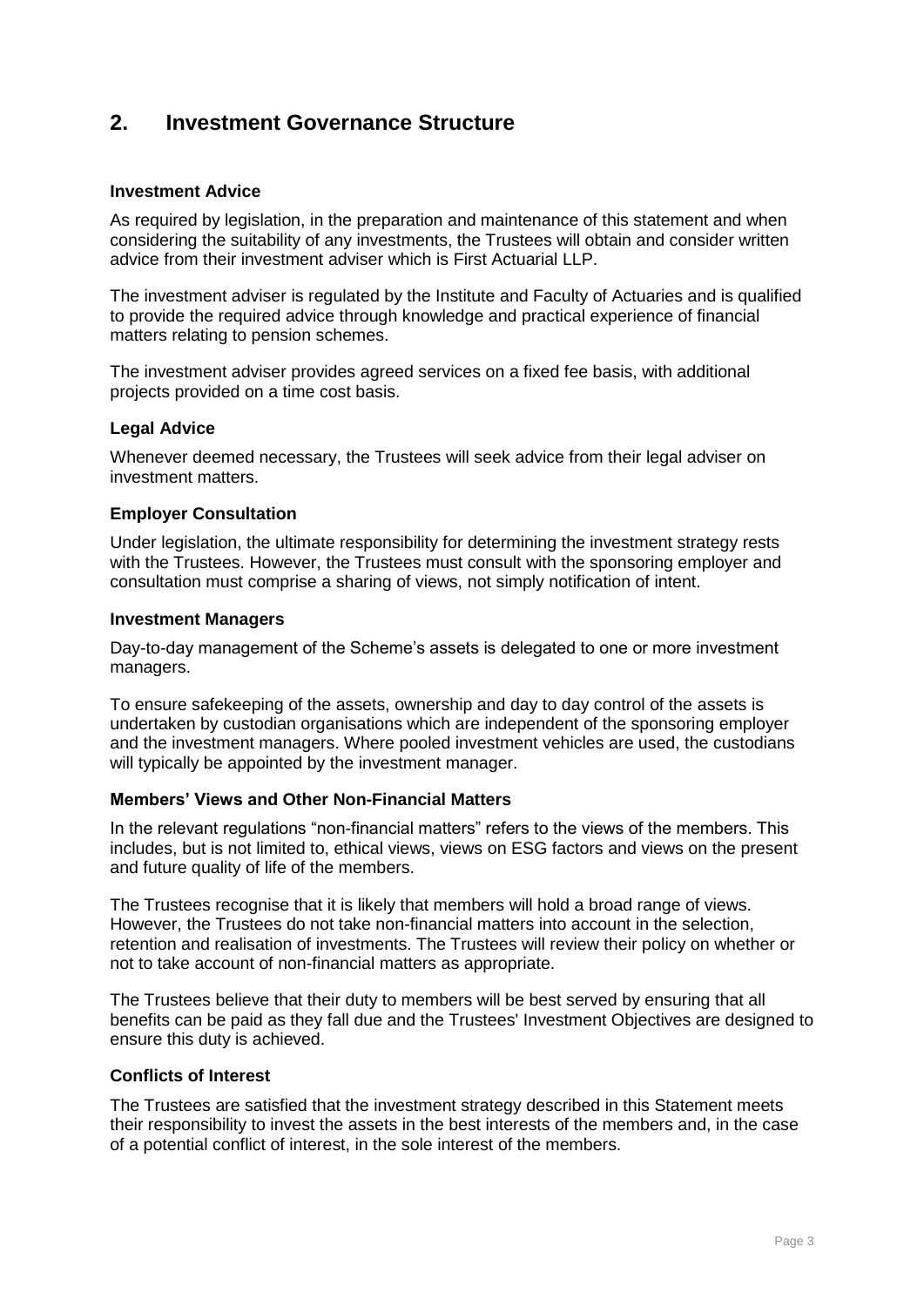## <span id="page-5-0"></span>**3. Investment Beliefs**

The investment beliefs stated below have been developed by the Trustees and are reflected in the Scheme's investment strategy.

## **Appropriate Time Horizon**

In determining investment objectives and a suitable investment strategy for the Scheme, the Trustees take into account an appropriate time horizon. The Trustees believe that an appropriate time horizon will be the period over which benefits are expected to be paid from the Scheme.

#### **Risk versus Reward**

Targeting higher levels of investment return requires increased levels of investment risk which increases the volatility of the funding position.

#### **Asset Allocation**

Long-term performance of the Scheme's assets is attributable primarily to the strategic asset allocation rather than the choice of investment managers.

#### **Diversification**

Asset diversification helps to reduce risk.

#### **Use of Pooled Funds**

Taking into account the size of the Scheme's assets, it is expected that pooled funds will typically be a more practical way of implementing the Scheme's investment strategy than establishing segregated mandates with investment managers.

#### **Use of Active Management**

Active management has the potential to add value either through offering the prospect of enhanced returns or through the control of volatility. In addition, it is recognised that active management may help to mitigate the financial impact of ESG risks.

For each asset class, the Trustees will consider whether the higher fees associated with active management are justified.

#### **ESG and Other Financially Material Considerations**

The Trustees believe that financially material considerations, including ESG factors and the risks related to such factors, can contribute to the identification of both investment opportunities and financially material risks. Consequently, financially material considerations can have a material impact on investment risk and return outcomes.

The Trustees also recognise that long-term sustainability issues, particularly climate change, present risks and opportunities that increasingly may require explicit consideration.

Assessment of how ESG risks are mitigated will be one of the factors considered by the Trustees when selecting and monitoring investment managers.

#### **Stewardship**

The Trustees believe that good stewardship can help create, and preserve, value for companies and markets as a whole.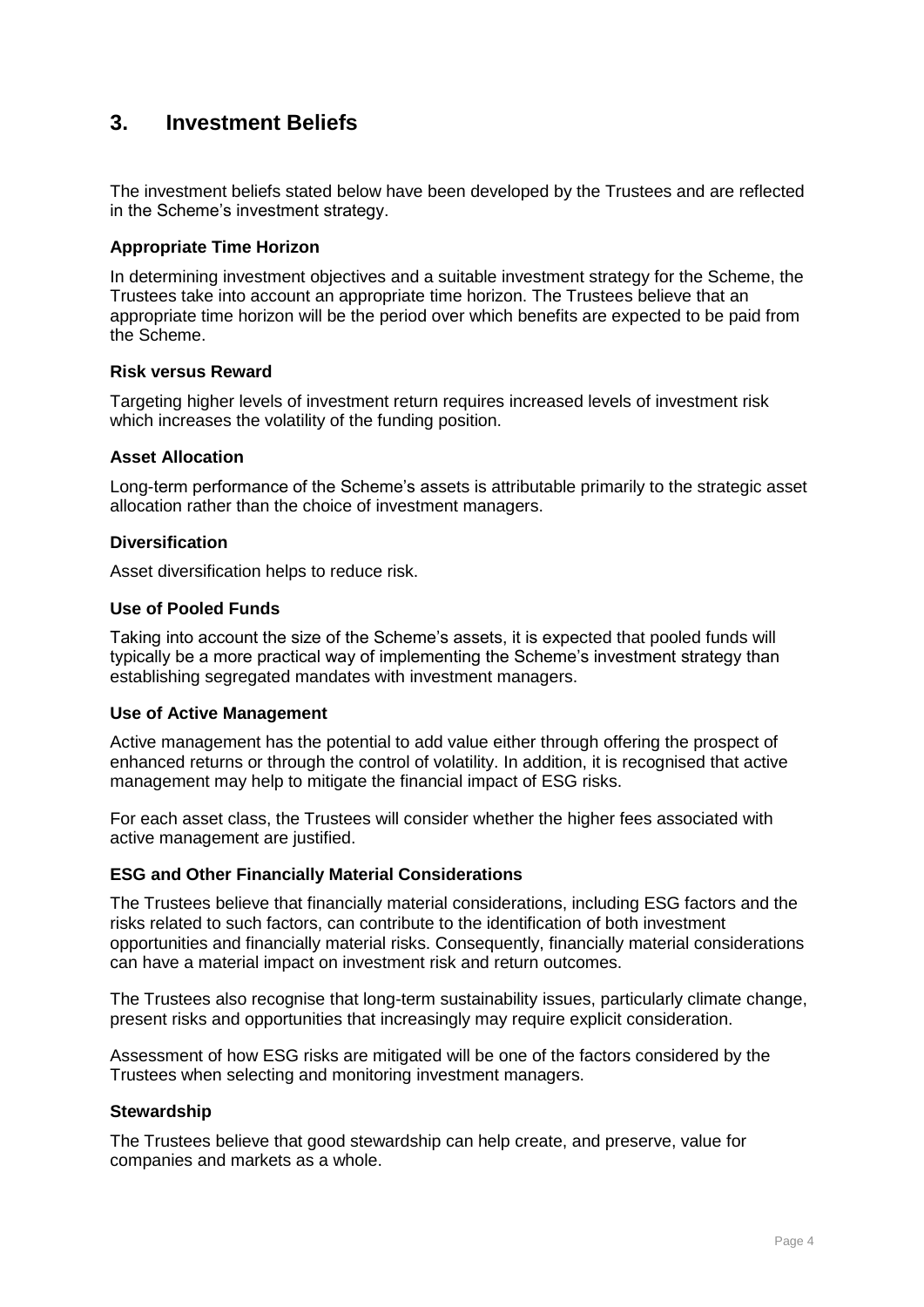## <span id="page-6-0"></span>**4. Investment Objectives and Strategy – DB Section**

## **Defined Benefit Assets – Investment Objectives**

The Trustees' primary investment objectives are:

- to ensure that the assets are sufficient and available to pay members' benefits as and when they fall due;
- to generate an appropriate level of investment returns to improve the funding position and thereby improve security for members; and
- to protect the funding position limiting the scope for adverse investment experience reducing security for members.

The Trustees' investment approach is designed to strike a balance between the above primary objectives but also considers:

- the nature and timing of benefit payments;
- expected levels of investment return on different asset classes;
- expected levels of investment return variability and, specifically, the expected level of short-term volatility of the funding position;
- the sponsoring employer's ability to withstand additional contribution requirements that may arise from volatility in the funding position; and
- the full range of available investments (within the bounds of practicality).

#### **Defined Benefit Assets – Investment Strategy**

The Trustees have taken advice from their investment adviser to construct a portfolio of investments consistent with these objectives. In doing so, consideration is given to all matters which are believed to be financially material over the appropriate time horizon.

The Trustees do not take account of non-financial matters when determining the Scheme's investment strategy.

## **AVCs**

AVCs are held separately from the Scheme's other investments and the AVCs are used to secure benefits on a money purchase basis for members at retirement. From time to time the Trustees review the ongoing suitability of the AVC arrangements.

Details of the current AVC arrangements are provided in Appendix 1.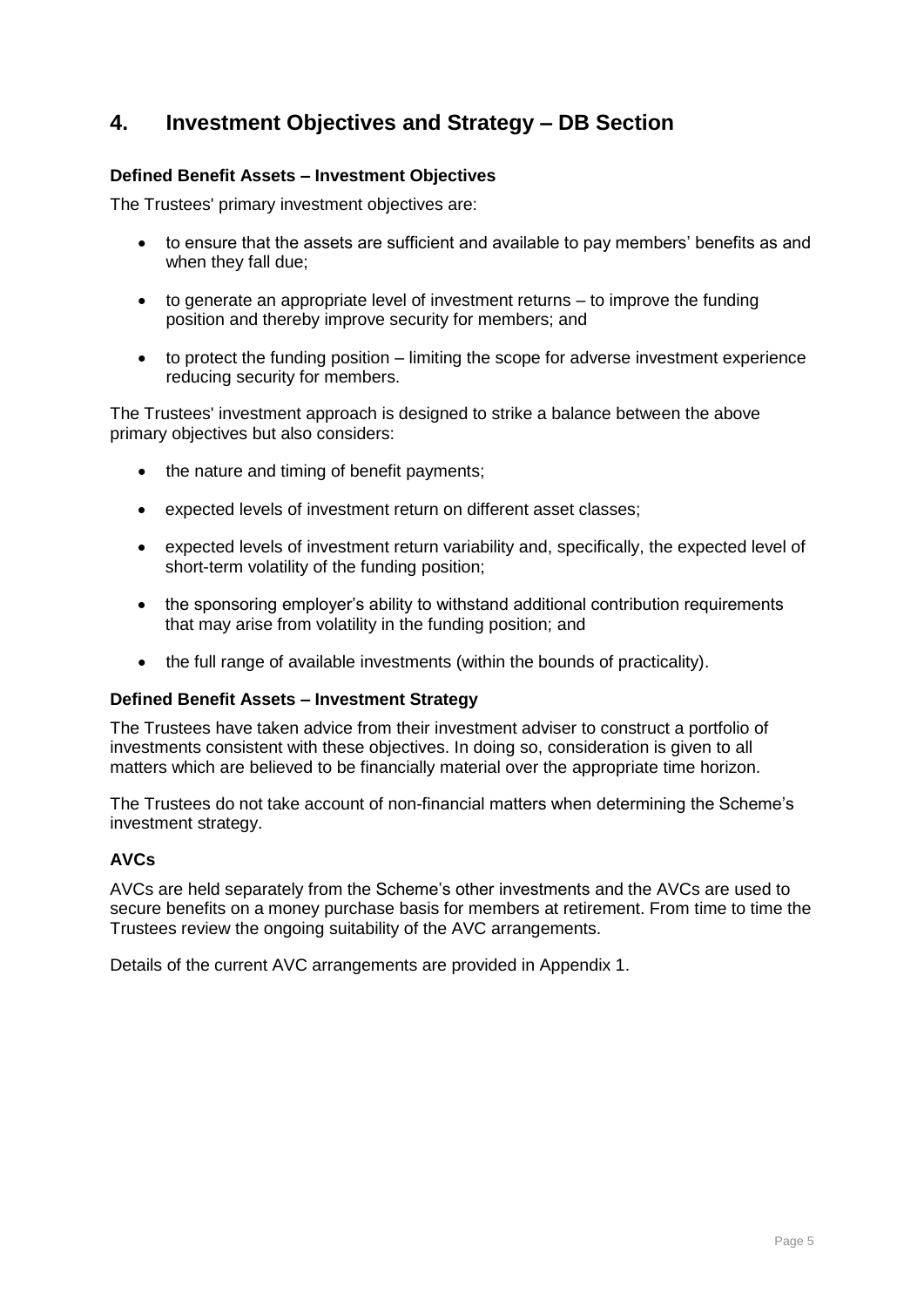# <span id="page-7-0"></span>**5. Investment Objectives and Strategy – DC Section**

In determining their investment objectives, the Trustees consider the investment requirements of the membership.

It is expected that the investment strategy for an individual member is likely to change over time:

- For younger members the investment priority is likely to be to achieve long-term investment growth.
- As retirement approaches, members are likely to look to reduce investment risk. The way such risk can be controlled will vary depending on whether the member intends to take benefits as an annuity, as cash, or via an income drawdown product.

#### **Investment Objectives – DC Section**

The Trustees set an investment strategy that offers an appropriate range of investment options. The range of funds that is offered is intended to offer sufficient investment flexibility for members of all ages.

The range of funds selected by the Trustees are detailed in Appendix 3.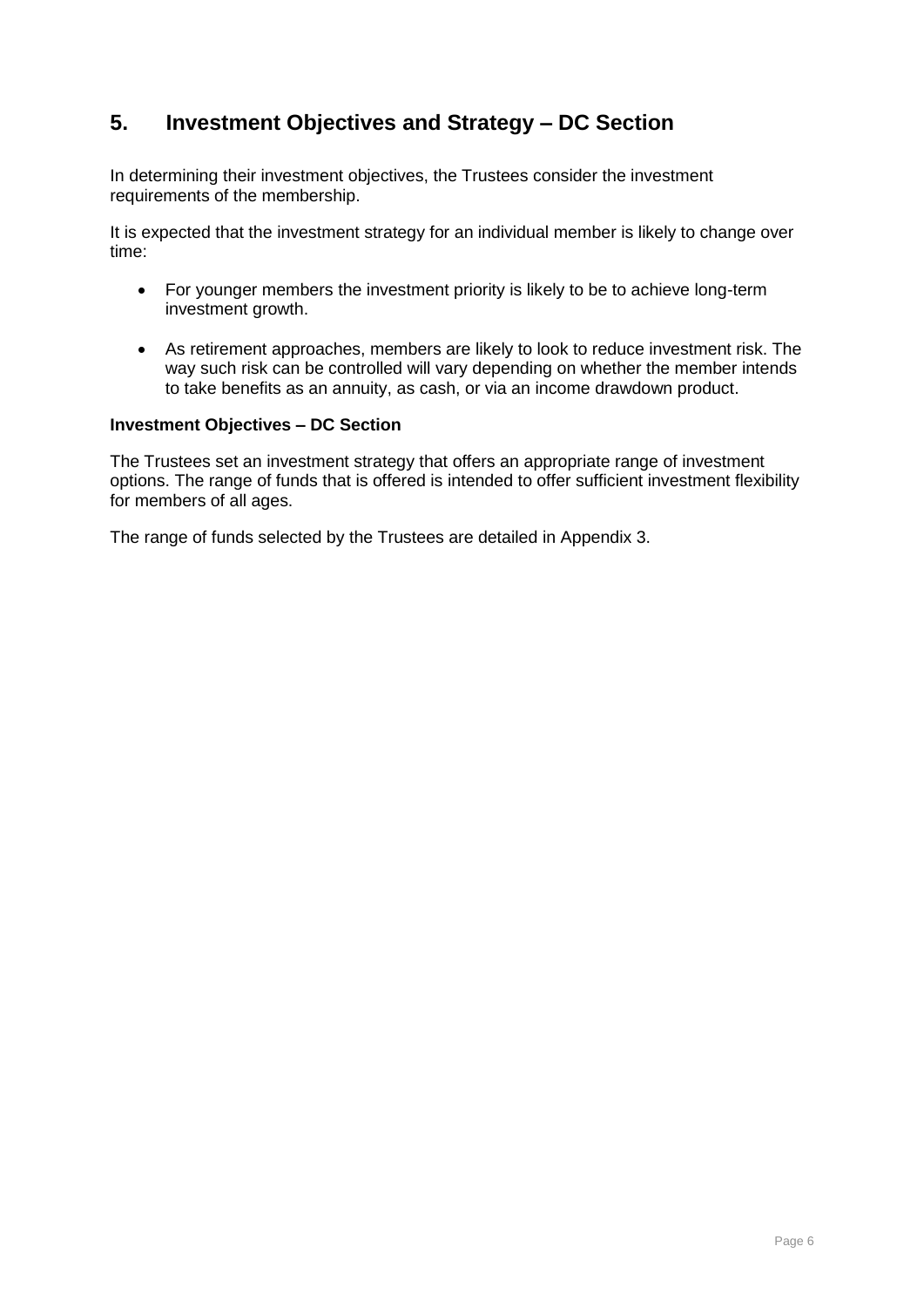## <span id="page-8-0"></span>**6. Use of Investment Managers**

## **Investment Manager Selection**

The Trustees delegate the day to day management of the assets, including selection, retention and realisation, to professional investment managers.

When considering the suitability of an investment manager, the Trustees (in conjunction with their investment adviser), will take account of all matters which are deemed to be financially material. In particular, the Trustees will:

- ensure that the investment manager has the appropriate knowledge and experience;
- ensure that the investment manager's mandate is appropriate; and
- consider the investment manager's approach to ESG factors.

When selecting investment managers, the Trustees may also take into account nonfinancially material considerations such as the investment manager's administrative capabilities and the liquidity of the investments.

Where pooled investment vehicles are used, it is recognised that the mandate cannot be tailored to the Trustees' particular requirements. However, the Trustees ensure that any pooled investment vehicles used are appropriate to the circumstances of the Scheme.

The Trustees will normally select investment managers who are signatories to the UNPRI and who publish the results of their annual UNPRI assessment. This principle may be waived if a fund offered by a non-signatory manager is deemed to have investment characteristics which are particularly important for meeting the Trustees' investment objectives.

## **Manager Implementation**

Assets are invested predominantly on regulated markets, as so defined in legislation. Any investments that do not trade on regulated markets are kept to a prudent level.

## *Use of Derivatives*

The investment managers are permitted to use derivative instruments to reduce risk or for efficient portfolio management. Risk reduction would include mitigating the impact of a potential fall in markets or the implementation of currency hedging whilst efficient portfolio management would include using derivatives as a cost-effective way of gaining access to a market or as a method for generating capital and/or income with an acceptable level of risk.

#### *Leverage*

The instruments used by the investment managers of the Liability Matching Assets may result in the Liability Matching Assets being leveraged. Since these assets are closely aligned to the liabilities, the allocation to Liability Matching Assets (and any associated leverage) reduces the volatility of the Scheme's funding position and therefore reduces risk.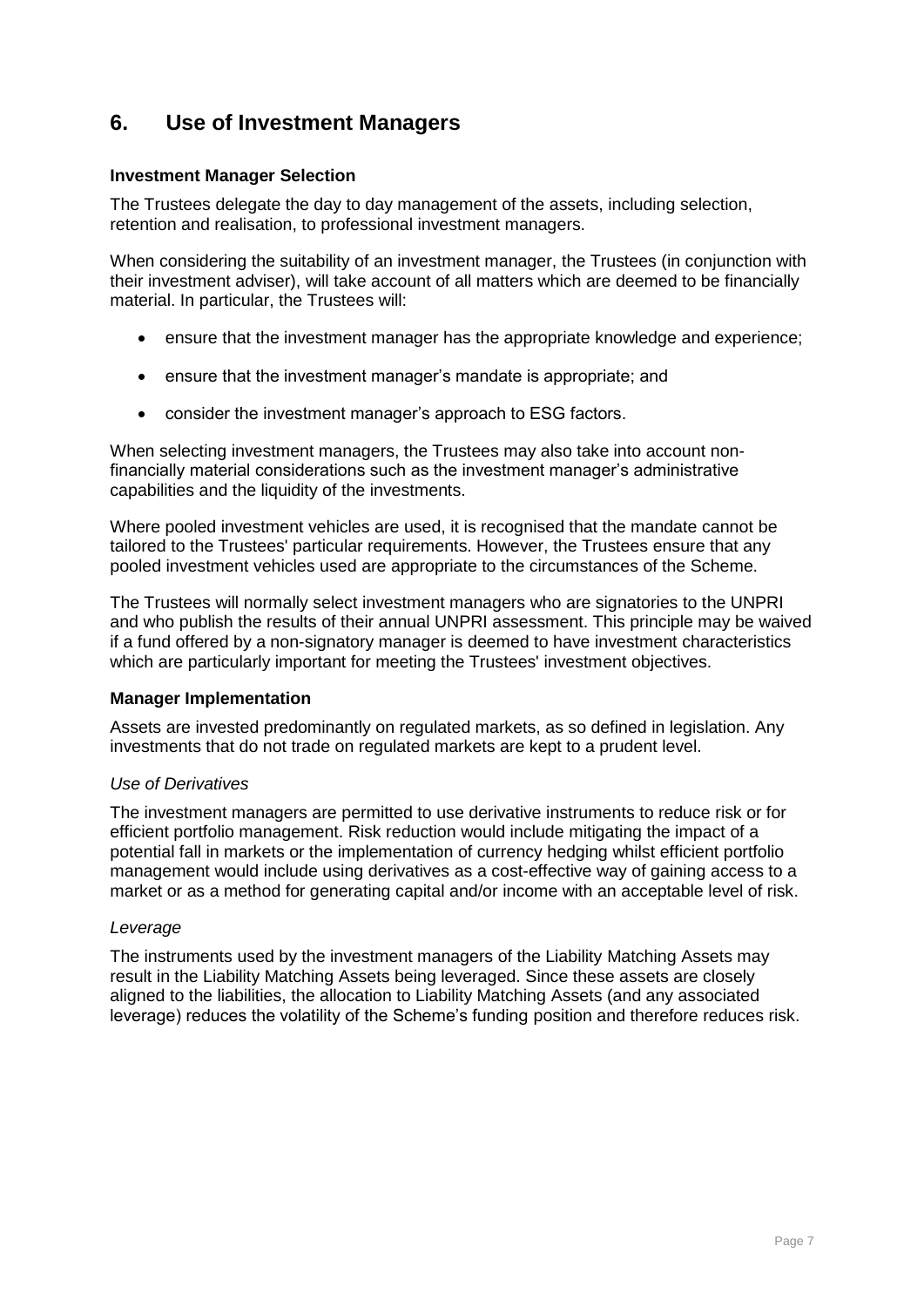## <span id="page-9-0"></span>**7. Stewardship**

The Trustees' policy in relation to the exercise of rights attaching to investments, and undertaking engagement activities in respect of investments, is that they wish to encourage best practice in terms of stewardship.

However, the Trustees invest in pooled investment vehicles and therefore accept that ongoing engagement with the underlying companies (including the exercise of voting rights) will be determined by each investment manager's own policies on such matters. For that reason, the Trustees recognise that their ability to directly influence the action of companies is limited.

Nevertheless, the Trustees expect that each investment manager will discharge its responsibilities in respect of investee companies in accordance with that investment manager's own corporate governance policies and current best practice, including the UK Corporate Governance Code and UK Stewardship Code.

The Trustees also expect that each investment manager will take ESG factors into account when exercising the rights attaching to investments and in taking decisions relating to the selection, retention and realisation of investments.

When considering the suitability of an investment manager, the Trustees (in conjunction with their investment adviser) will take account of any particular characteristics of that manager's stewardship policy that are deemed to be financially material.

The Trustees recognise that members might wish the Trustees to engage with the underlying companies in which the Scheme invests with the objective of improving corporate behaviour to benefit the environment and society. However, the Trustees' priority is to select investment managers which are best suited to help meet the Trustees' investment objectives. In making this assessment, the Trustees will receive advice from their investment adviser. The Trustees recognise that each investment manager's own policies are likely to be focussed on maximising financial returns and minimising financial risks rather than targeting an environmental or societal benefit.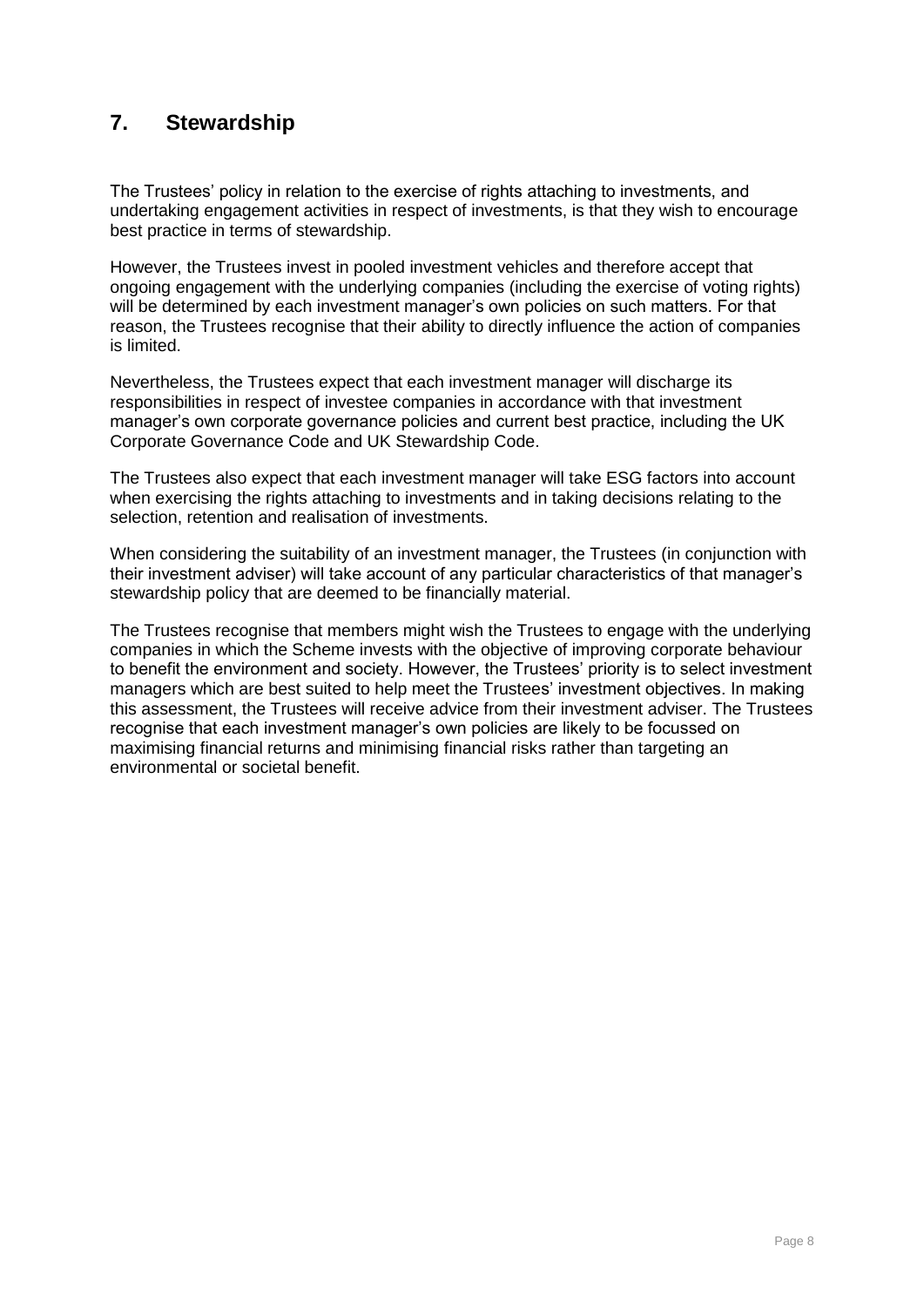## <span id="page-10-0"></span>**8. Risk Mitigation**

When determining suitable investment objectives and when designing the Scheme's investment strategy, the Trustees (in conjunction with their investment adviser), will take into account all risks that are assessed to be financially material. The principal investment risks are listed in the Trustees' Report and Accounts. That document also provides an explanation of how the investment risks are managed.

## **Risk Capacity and Risk Appetite**

In determining a suitable investment strategy, the Trustees consider how the volatility of the funding position is likely to be affected by changes to the asset allocation. An important consideration for the Trustees is whether a potential investment strategy is consistent with the ability of the sponsoring employer to address any future increase in deficit that may arise due to market movements.

## **Self-Investment Risk**

Legislation imposes a restriction that no more than 5% of a pension scheme's assets may be related to the sponsoring employer. The Trustees do not hold any direct employer-related assets and any indirect exposure is expected to be less than 5% of total assets.

## **ESG Risks**

The Trustees (in conjunction with their investment adviser) have considered the likely impact of the financially material ESG risks associated with all of the Scheme's investments and have assessed the mitigation of such risks implemented by each of the investment managers. In making this assessment, the Trustees recognise that, where pooled investment vehicles are held, the extent to which ESG factors will be used in the selection of suitable underlying investments will be determined by the investment managers' own policies on such matters.

## **Liquidity Risk**

The majority of the Scheme's investments will be liquid and will be realisable for cash at relatively short notice without incurring high costs. However, the Trustees recognise that the liabilities are long-term in nature and that a modest allocation to less-liquid investments may be appropriate.

Details of the liquidity characteristics of the funds held are provided in Appendix 2.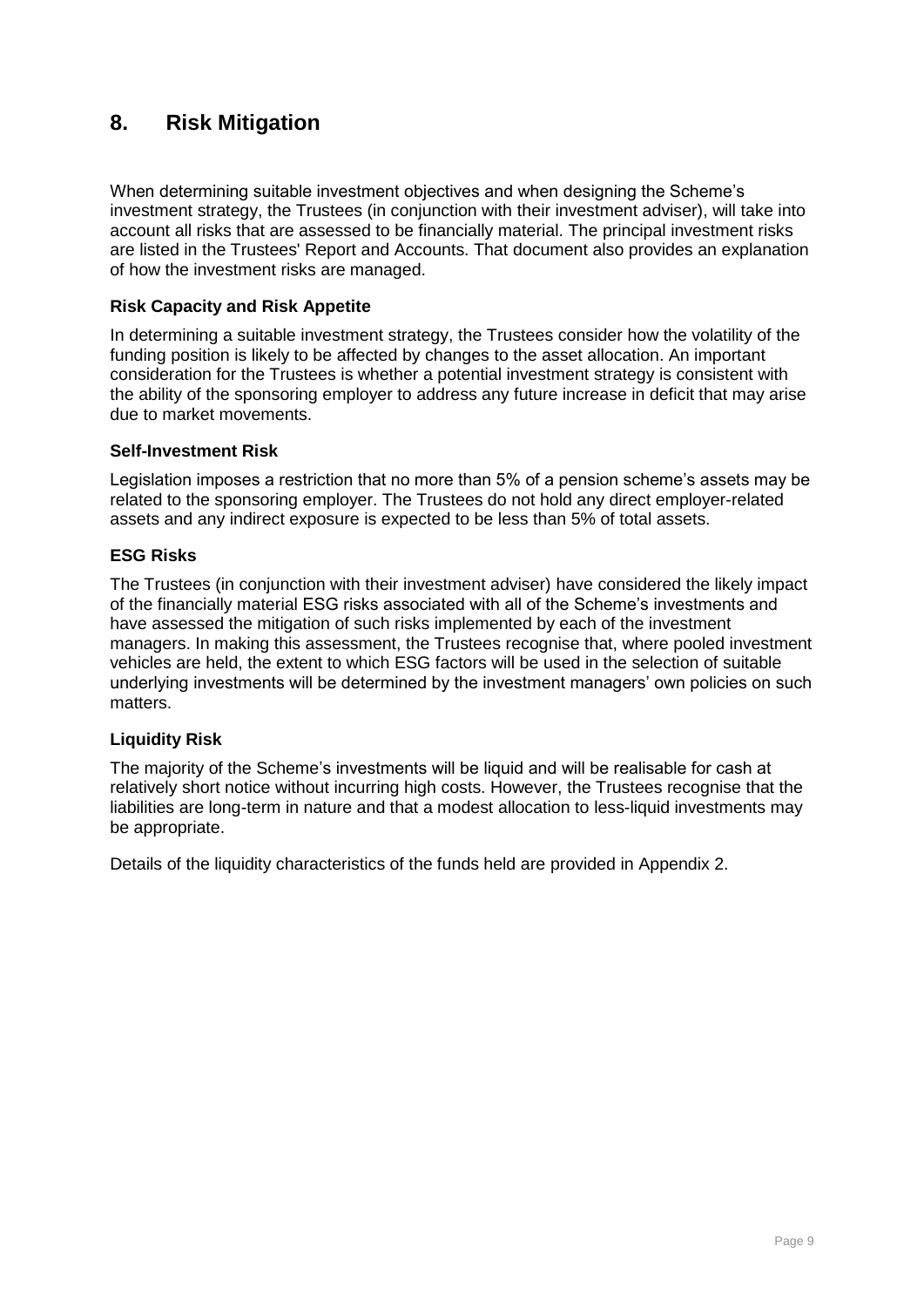# <span id="page-11-0"></span>**9. Monitoring**

The Trustees regularly review the Scheme's investments for all matters considered to be financially material over the appropriate time horizon. This includes reviewing that the assets continue to be managed in accordance with each investment manager's mandate and that the choice of investment managers remains appropriate.

Furthermore, the Trustees regularly monitor the position of the investment managers with regards to ESG matters.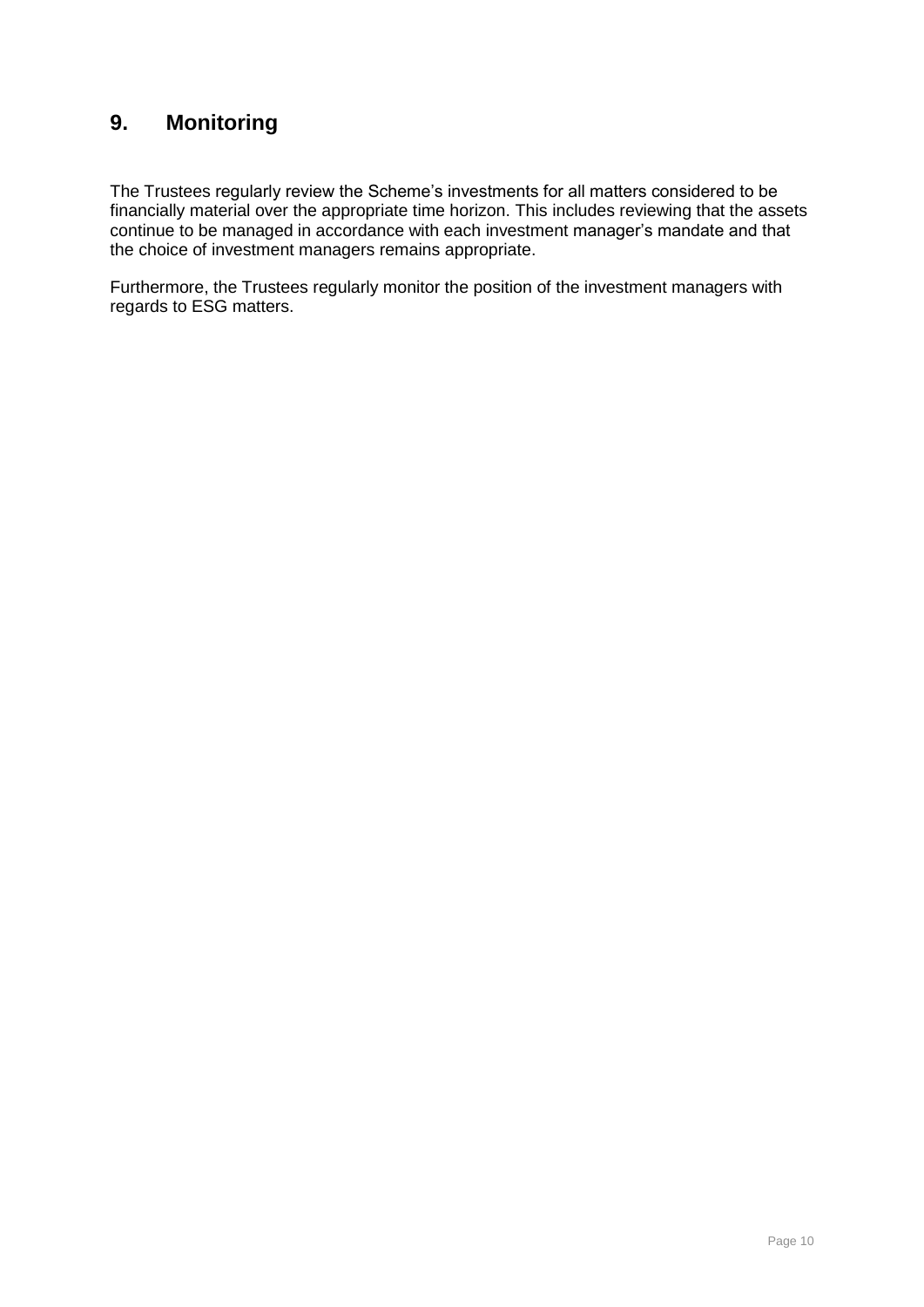## <span id="page-12-0"></span>**10. Future Amendments**

This statement will be reviewed at least every three years and without delay after any significant change in circumstances or investment strategy.

The Trustees have consulted with the sponsoring employer as part of the work preparing this statement.

Signed: Chair of the Trustees 2009 - Signed: Chair of the Trustees 2019 - September 2019

For and on behalf of the Trustees of the Radius Group Pension Scheme.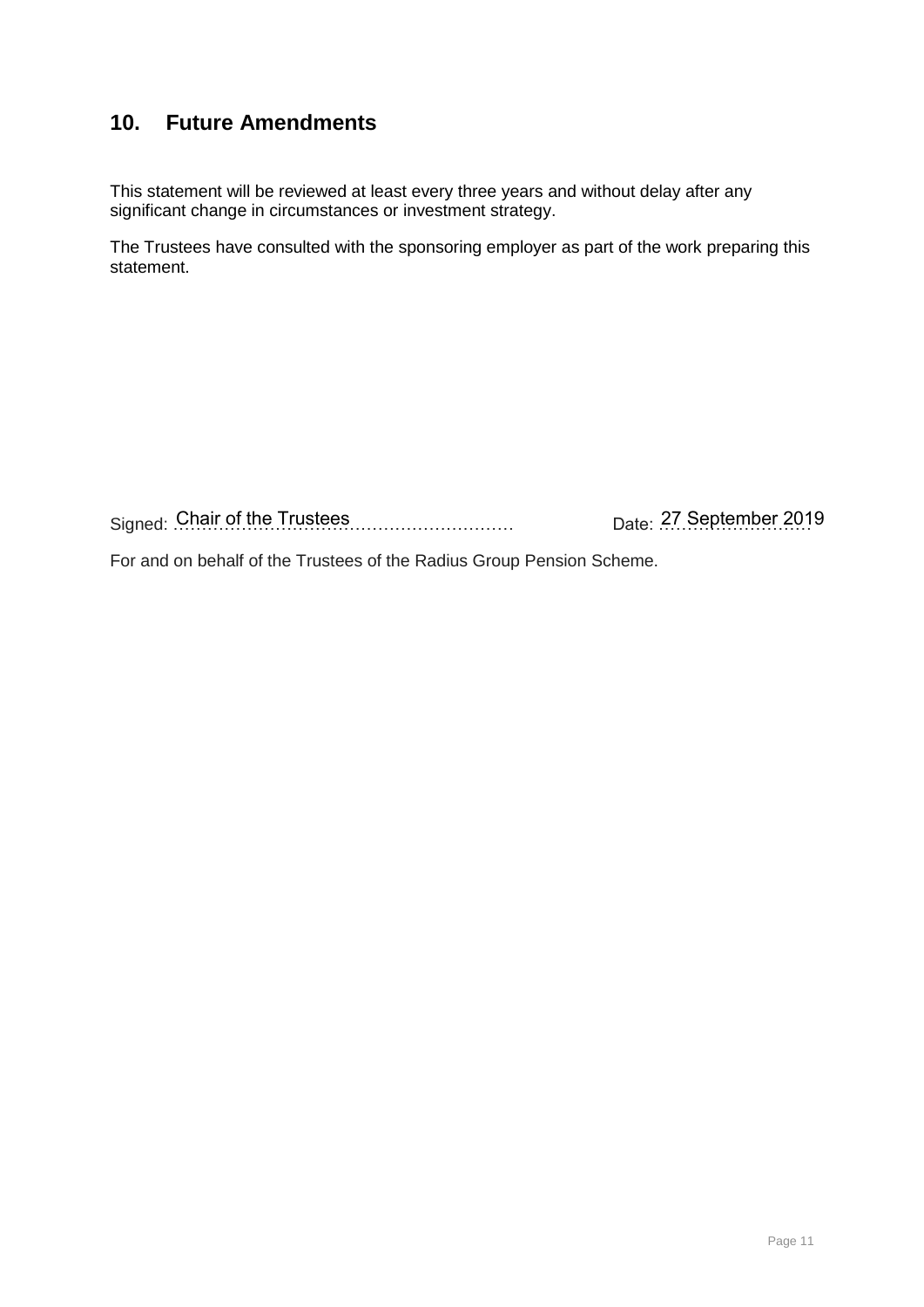# <span id="page-13-0"></span>**Appendix 1: The Trustees' Investment Strategy**

## **Strategic Asset Allocation**

In determining the strategic asset allocation, the Trustees view the investments as falling into two broad categories:

- **1. Growth Assets** Assets that are expected to deliver long-term returns in excess of liability growth. The use of Growth Assets is expected to deliver a level of investment returns deemed appropriate by the Trustees given the risk involved.
- **2. Liability Matching Assets** Assets that are expected to react to changes in market conditions in a similar way to the liabilities. The use of Liability Matching Assets is expected to protect the funding position of the Scheme.

The strategic split of the Scheme's assets between Growth and Liability Matching Assets is 70% Growth and 30% Liability Matching. However, this split is not regularly rebalanced and will vary over time as market conditions change.

The Trustees will review the strategic asset allocation periodically, and at least every three years, to ensure that the investment strategy remains consistent with the Trustees' funding objectives. As part of such a review, the Trustees will consider the risks associated with the investment strategy.

#### **Investment Strategy Implementation**

The Trustees have selected funds managed by LGIM and M&G to implement the Scheme's investment strategy. Investments are made via the LGIM investment platform.

Further details of the investment strategy and the funds used are provided below.

#### **Design of the Growth Asset Portfolio**

The structure of the Scheme's Growth Assets has been designed to offer diversification across a range of underlying asset classes and to achieve this by combining investment managers with different asset management styles.

The strategic allocation for the Scheme's Growth Assets is as follows:

| <b>Pooled Fund</b>                      | <b>Strategic Allocation of the</b><br><b>Growth Assets</b> |
|-----------------------------------------|------------------------------------------------------------|
| LGIM Global Equity (70:30) Index Fund   | 38%                                                        |
| M&G Total Return Credit Investment Fund | 21%                                                        |
| <b>LGIM Diversified Fund</b>            | 41%                                                        |
| <b>Total Growth Assets</b>              | $100\%$                                                    |

The allocation between the above funds is not rebalanced and, therefore, the distribution of the Growth Assets will evolve over time as market conditions change.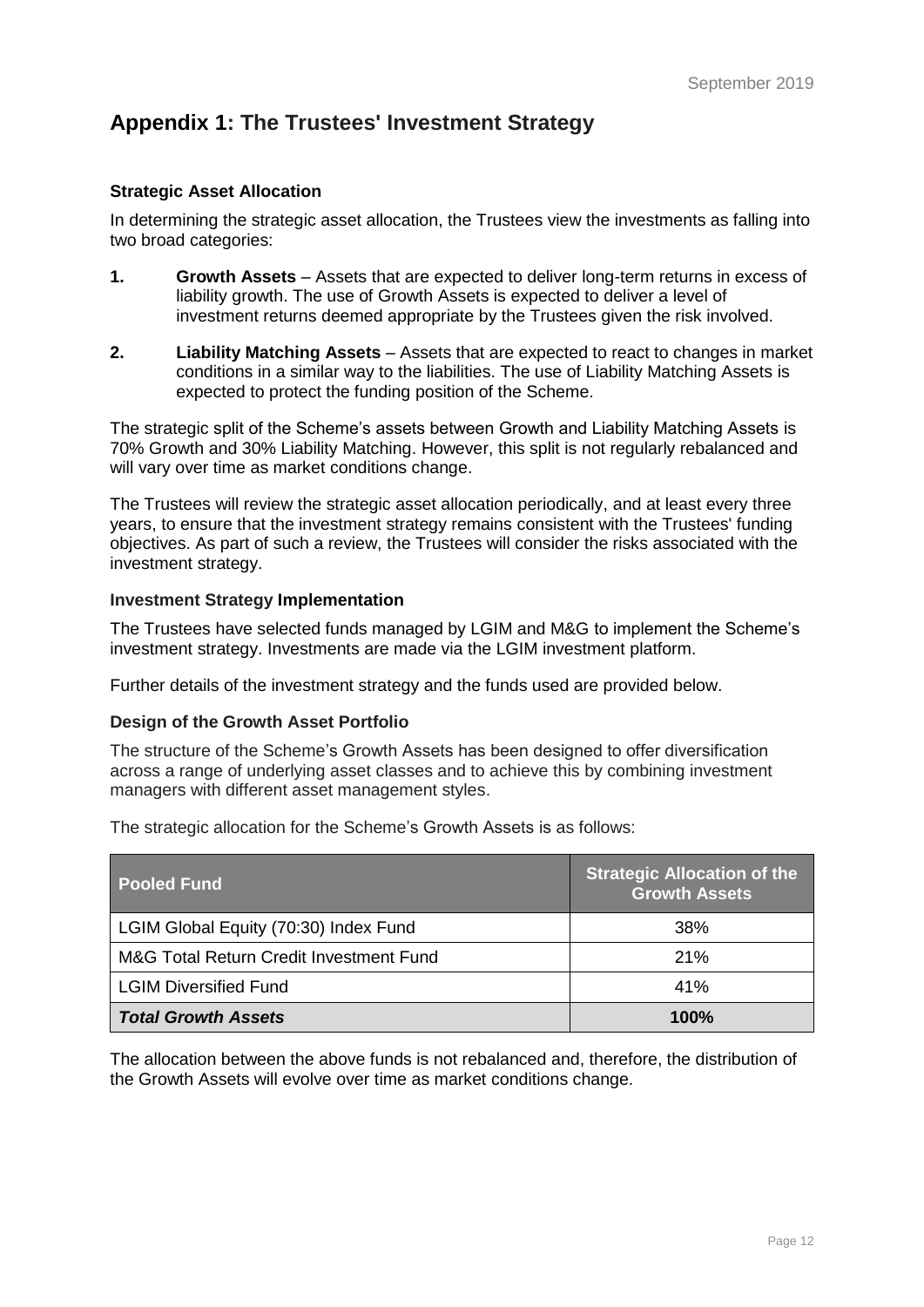# **Appendix 1: The Trustees' Investment Strategy (continued)**

## **Design of the Liability Matching Portfolio**

The Scheme's Liability Matching Assets are invested in leveraged LDI funds managed by LGIM. The LGIM funds used are:

• LGIM Matching Core Fixed Short Fund • LGIM Matching Core Real Short Fund

The Liability Matching Portfolio has been designed to hedge approximately 95% of the sensitivity of the liabilities to changes in long term interest rates and inflation expectations.

The allocation of the Liability Matching Portfolio will be reviewed periodically to ensure that it continues to provide an effective hedge for the liabilities. As a minimum, such reviews will take place after each valuation.

## **LDI Leverage Management Policy**

As gilt yields and expectations of future inflation fluctuate, the leverage of the LDI fund will change. The LDI fund manager will monitor the leverage of the fund to ensure it remains within a permissible range and, if the leverage moves towards either extreme of the range, the manager may:

- require a recapitalisation payment be paid into the LDI fund to reduce leverage; or
- make a releveraging payment out of the LDI fund to increase leverage.

The Trustees have agreed that any LDI recapitalisation payments will be taken 50% from the M&G Total Return Credit Investment Fund and 50% from the LGIM Diversified Fund.

The Trustees have agreed to invest the proceeds of any releveraging payments 50% into the M&G Total Return Credit Investment Fund and 50% into the LGIM Diversified Fund.

## **Cashflow Policy**

Any investments or disinvestments are made at the discretion of the Trustees, but it is expected that these will normally be paid into, or taken from, the Growth Assets.

The Liability Matching Assets are held to match the liabilities rather than be a specified proportion of the total assets. As such, routine investments or disinvestments will not normally be paid into, or taken from, the Liability Matching Assets. Instead, investments and disinvestments will normally be used to move the allocation of the Growth Assets closer to the Strategic Growth Allocation shown in the table above.

#### **Additional Voluntary Contributions**

The Scheme's AVC arrangements are held with Legal & General Investment Management and Aviva.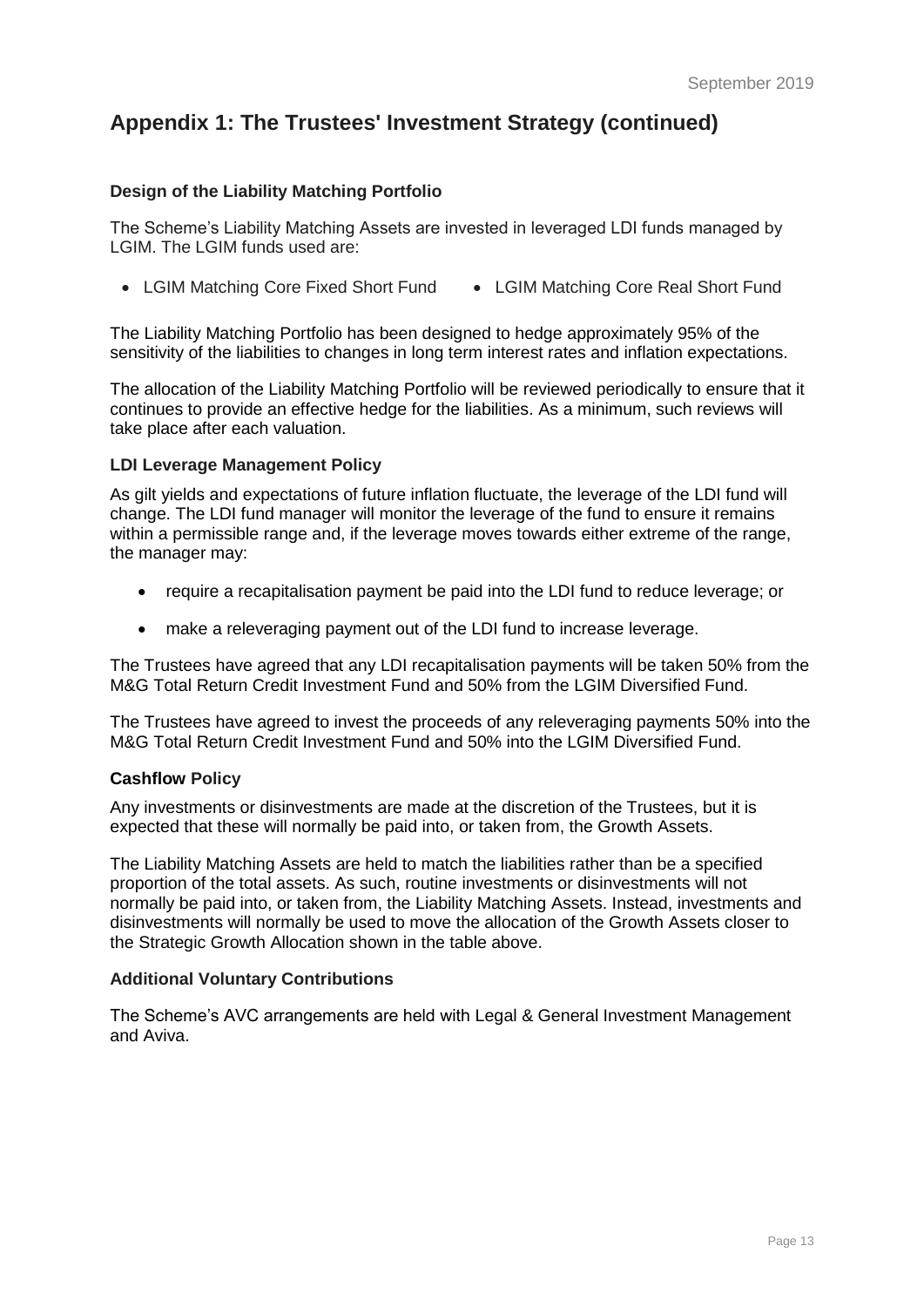# <span id="page-15-0"></span>**Appendix 2: Fund Details – DB Section**

This Appendix provides a summary of the funds selected by the Trustees to implement the Scheme's investment strategy for the DB section. The details provided below were correct as at September 2019.

The following points should be noted:

- **AMC**: The Annual Management Charge applicable to each fund represents the fee payable to the fund manager.
- **Additional expenses**: These are third party costs associated with the operation of a fund such as fees paid to the administrator, the custodian and the auditor and the costs associated with the use of third-party funds where these are used. The level of the additional expenses may vary over time.
- **Legal Structure**: Funds may have different legal structures.
- **T**: The Trade date at which units in a fund are sold or bought. Notice and settlement periods are expressed in days relative to the trade date.

| LGIM Global Equity (70:30) Index Fund           |                                                                                                                                                                                                                                                                                                                                             |                       |  |
|-------------------------------------------------|---------------------------------------------------------------------------------------------------------------------------------------------------------------------------------------------------------------------------------------------------------------------------------------------------------------------------------------------|-----------------------|--|
| Objective                                       | The LGIM Global Equity (70:30) Index Fund employs an index-tracking<br>strategy aiming to replicate the performance of its benchmark. The<br>benchmark return is calculated as the weighted average of global equity<br>indices with the weightings being 70% UK (FTSE All-Share Index) and 30%<br>overseas (FTSE All-World (ex-UK) Index). |                       |  |
| Legal Structure<br>Unit-linked insurance policy |                                                                                                                                                                                                                                                                                                                                             |                       |  |
| <b>Trading Frequency</b>                        | Weekly                                                                                                                                                                                                                                                                                                                                      |                       |  |
| Notice Period                                   | $T-2$                                                                                                                                                                                                                                                                                                                                       |                       |  |
| Settlement Period                               | $T+3$                                                                                                                                                                                                                                                                                                                                       |                       |  |
| Fee                                             | AMC:                                                                                                                                                                                                                                                                                                                                        | Up to 0.16% per annum |  |
|                                                 | Additional Expenses (approx.):                                                                                                                                                                                                                                                                                                              | 0.00% per annum       |  |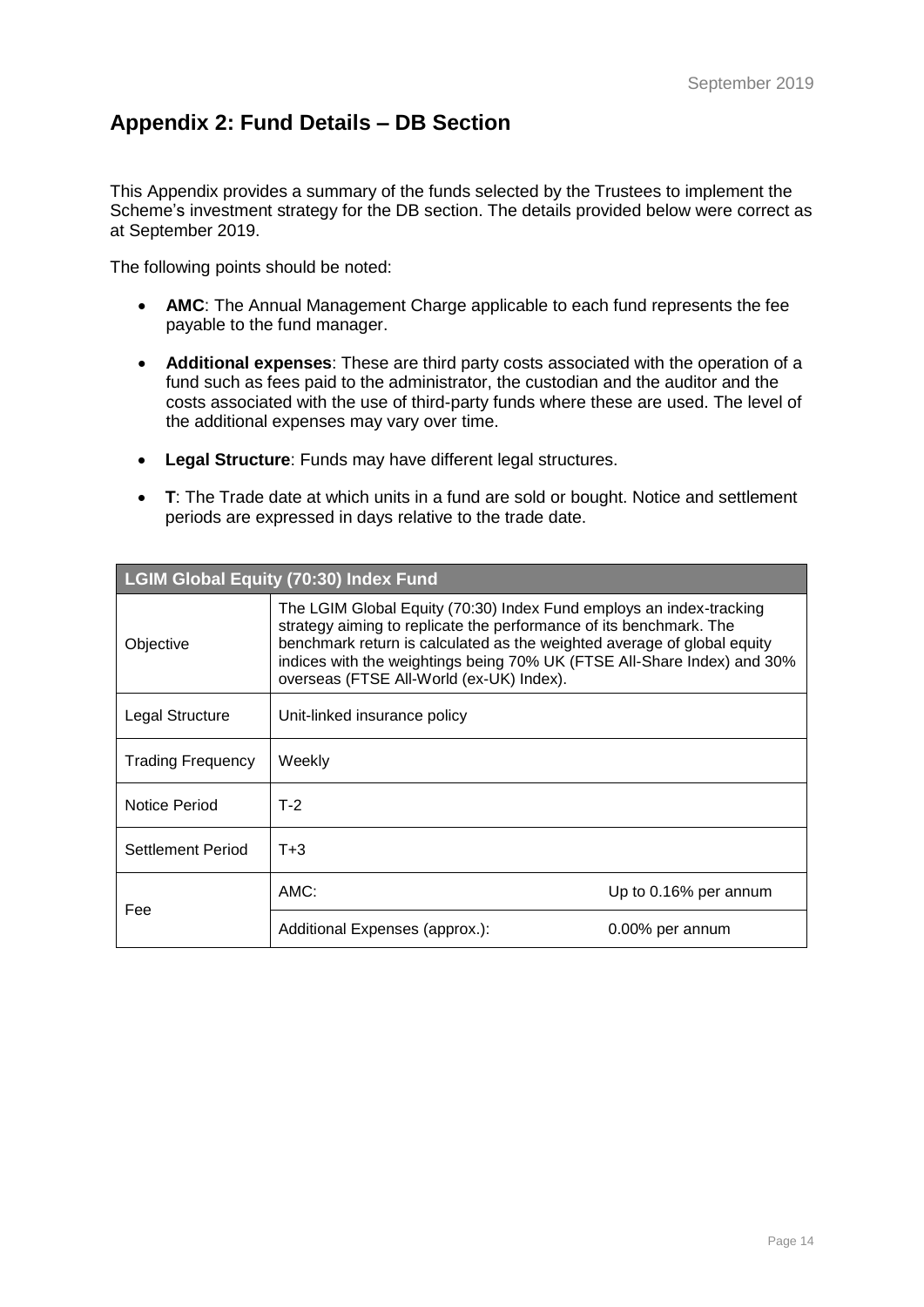# **Appendix 2: Fund Details – DB Section (continued)**

| <b>M&amp;G Total Return Credit Investment Fund</b> |                                                                                                                                                                                                                                               |                  |  |
|----------------------------------------------------|-----------------------------------------------------------------------------------------------------------------------------------------------------------------------------------------------------------------------------------------------|------------------|--|
| Objective                                          | The fund aims to provide investors with attractive returns from capital and<br>income from a diversified pool of debt and debt like assets, including but<br>not limited to, debt instruments with a fixed, variable or floating rate coupon. |                  |  |
| Legal Structure                                    | Unit-linked insurance policy                                                                                                                                                                                                                  |                  |  |
| <b>Trading Frequency</b>                           | Daily                                                                                                                                                                                                                                         |                  |  |
| Notice Period                                      | $T-2$                                                                                                                                                                                                                                         |                  |  |
| Settlement Period                                  | $T+2$                                                                                                                                                                                                                                         |                  |  |
| Fee                                                | AMC:                                                                                                                                                                                                                                          | 0.48% per annum* |  |
|                                                    | Additional Expenses (approx.):                                                                                                                                                                                                                | 0.00% per annum  |  |

*\*Includes fee of 0.03% pa for accessing the fund via the LGIM platform*

| <b>LGIM Diversified Fund</b> |                                                                                                                                                                                                                  |                       |  |
|------------------------------|------------------------------------------------------------------------------------------------------------------------------------------------------------------------------------------------------------------|-----------------------|--|
| Objective                    | To provide long-term investment growth through exposure to a diversified<br>range of asset classes. The long-term rate of return is expected to be<br>broadly similar to that of a developed market equity fund. |                       |  |
| Legal Structure              | Unit-linked insurance policy                                                                                                                                                                                     |                       |  |
| <b>Trading Frequency</b>     | Weekly                                                                                                                                                                                                           |                       |  |
| Notice Period                | $T-2$                                                                                                                                                                                                            |                       |  |
| Settlement Period            | $T + 3$                                                                                                                                                                                                          |                       |  |
|                              | AMC:                                                                                                                                                                                                             | Up to 0.30% per annum |  |
| Fee                          | Additional Expenses (approx.):                                                                                                                                                                                   | 0.01% per annum       |  |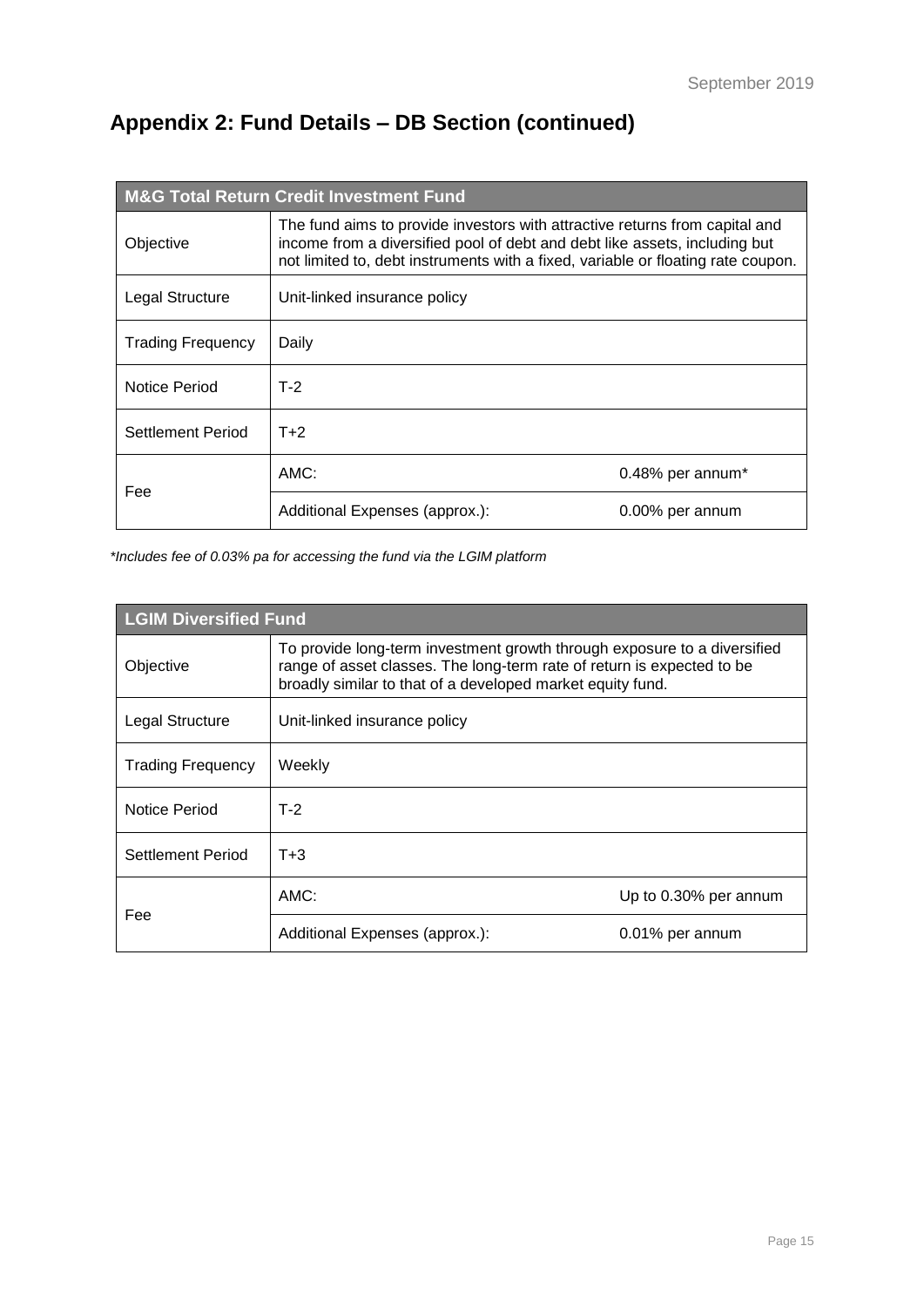# **Appendix 2: Fund Details – DB Section (continued)**

| <b>LGIM Matching Core Funds</b> |                                                                                                  |                       |  |
|---------------------------------|--------------------------------------------------------------------------------------------------|-----------------------|--|
| Objective                       | To provide liability hedging based on the liability cashflows of a typical UK<br>pension scheme. |                       |  |
| Legal Structure                 | Unit-linked insurance policy                                                                     |                       |  |
| <b>Trading Frequency</b>        | Weekly                                                                                           |                       |  |
| Notice Period                   | $T-2$                                                                                            |                       |  |
| Settlement Period               | $T + 3$                                                                                          |                       |  |
|                                 | AMC:                                                                                             | Up to 0.24% per annum |  |
| Fee                             | Additional Expenses (approx.):                                                                   | 0.05% per annum       |  |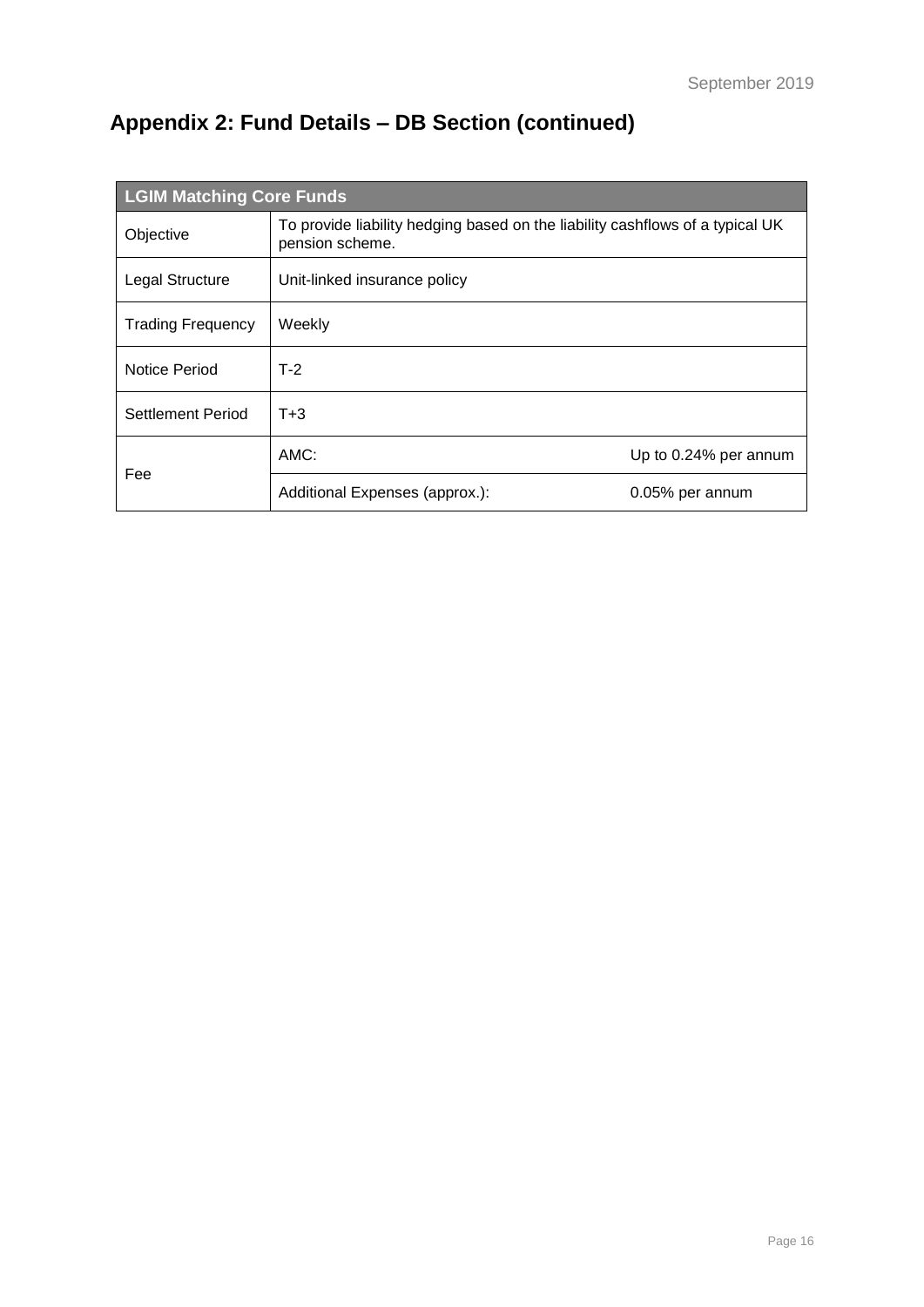# <span id="page-18-0"></span>**Appendix 3: Fund Details – DC Section**

This Appendix provides a summary of the funds selected by the Trustees to implement the Scheme's investment strategy for the DC section. The details provided below were correct as at September 2019.

The following points should be noted:

- **AMC**: The Annual Management Charge applicable to each fund represents the fee payable to the fund manager.
- **Additional expenses**: These are third party costs associated with the operation of a fund such as fees paid to the administrator, the custodian and the auditor and the costs associated with the use of third-party funds where these are used. The level of the additional expenses may vary over time.
- **Legal Structure**: Funds may have different legal structures.
- **T**: The Trade date at which units in a fund are sold or bought. Notice and settlement periods are expressed in days relative to the trade date.

| <b>LGIM Global Equity (70:30) Index Fund (Charges Included)</b> |                                                                                                                                                                                                                                                                                                                                             |                 |  |
|-----------------------------------------------------------------|---------------------------------------------------------------------------------------------------------------------------------------------------------------------------------------------------------------------------------------------------------------------------------------------------------------------------------------------|-----------------|--|
| Objective                                                       | The LGIM Global Equity (70:30) Index Fund employs an index-tracking<br>strategy aiming to replicate the performance of its benchmark. The<br>benchmark return is calculated as the weighted average of global equity<br>indices with the weightings being 70% UK (FTSE All-Share Index) and 30%<br>overseas (FTSE All-World (ex-UK) Index). |                 |  |
| Legal Structure                                                 | Unit-linked insurance policy                                                                                                                                                                                                                                                                                                                |                 |  |
| <b>Trading Frequency</b>                                        | Daily                                                                                                                                                                                                                                                                                                                                       |                 |  |
| Notice Period                                                   | $T-2$                                                                                                                                                                                                                                                                                                                                       |                 |  |
| Settlement Period                                               | $T+2$                                                                                                                                                                                                                                                                                                                                       |                 |  |
| Fee                                                             | AMC:                                                                                                                                                                                                                                                                                                                                        | 0.16% per annum |  |
|                                                                 | Additional Expenses (approx.):                                                                                                                                                                                                                                                                                                              | 0.00% per annum |  |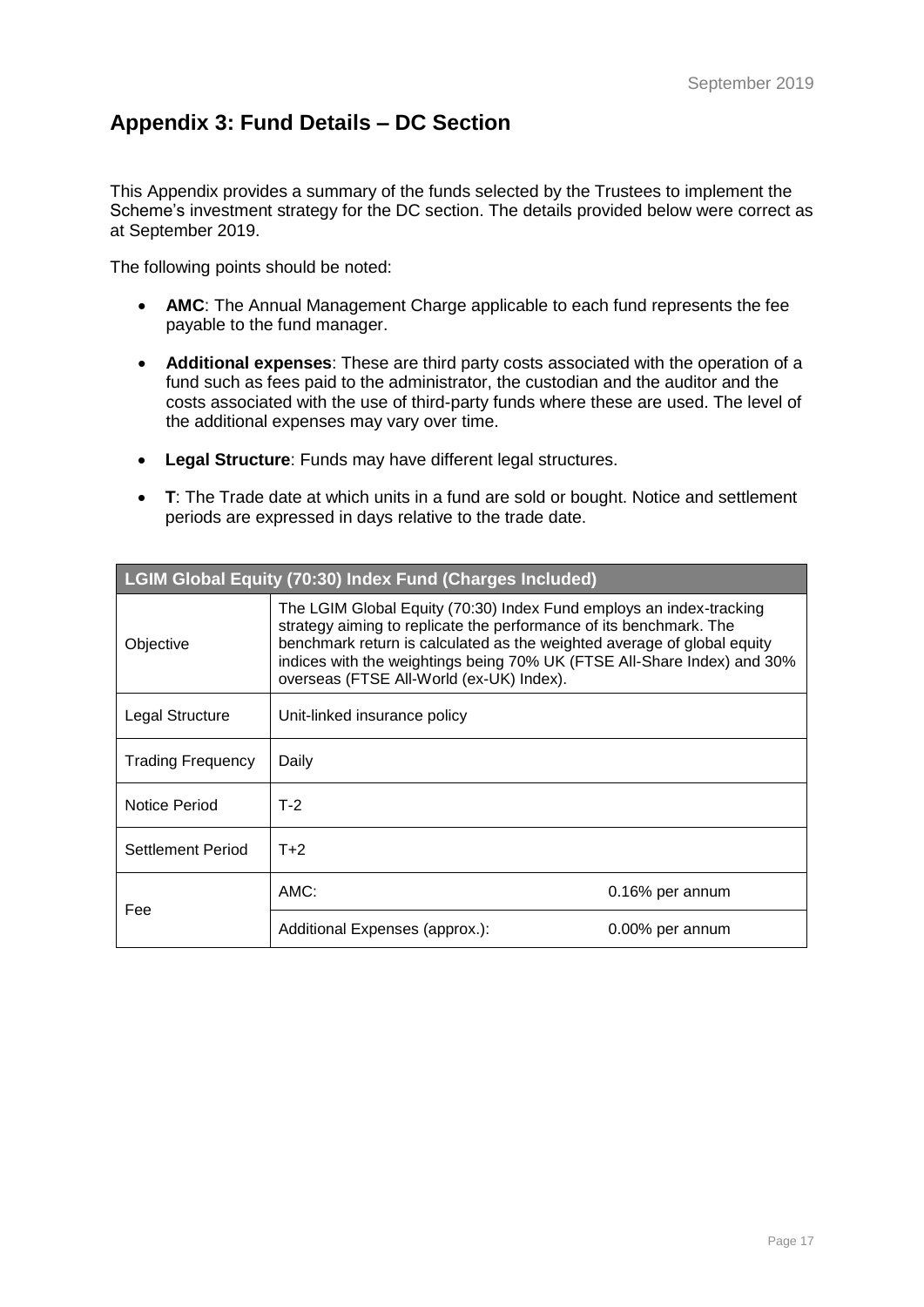# **Appendix 3: Fund Details – DC Section (continued)**

| LGIM AAA-AA-A Corporate Bond Over 15 Year Index Fund (Charges Included) |                                                                                                                                                                                                                                                         |                 |  |
|-------------------------------------------------------------------------|---------------------------------------------------------------------------------------------------------------------------------------------------------------------------------------------------------------------------------------------------------|-----------------|--|
| Objective                                                               | The LGIM AAA-AA-A Corporate Bond Over 15 Year Index Fund employs<br>an index-tracking strategy aiming to replicate the performance of the Markit<br>iBoxx £ Non-Gilts (ex-BBB) Over 15 Year Index to within +/-0.5% p.a. for<br>two years out of three. |                 |  |
| Legal Structure                                                         | Unit-linked insurance policy                                                                                                                                                                                                                            |                 |  |
| <b>Trading Frequency</b>                                                | Daily                                                                                                                                                                                                                                                   |                 |  |
| Notice Period                                                           | $T-2$                                                                                                                                                                                                                                                   |                 |  |
| Settlement Period                                                       | $T+2$                                                                                                                                                                                                                                                   |                 |  |
|                                                                         | AMC:                                                                                                                                                                                                                                                    | 0.15% per annum |  |
| Fee                                                                     | Additional Expenses (approx.):                                                                                                                                                                                                                          | 0.00% per annum |  |

| <b>LGIM Cash Fund (Charges Included)</b>                                                                                                                                                                                                                                                                                                                                                                                                       |                                |                    |  |
|------------------------------------------------------------------------------------------------------------------------------------------------------------------------------------------------------------------------------------------------------------------------------------------------------------------------------------------------------------------------------------------------------------------------------------------------|--------------------------------|--------------------|--|
| The LGIM Cash Fund holds sterling deposits with a range of high quality<br>financial institutions and may also hold certificates of deposit, commercial<br>paper, UK Treasury Bills or other short dated debt issued by the<br>Objective<br>Government or other public sector bodies. The fund aims to provide capital<br>preservation with the objective of delivering returns in line with 7 Day LIBID,<br>without incurring excessive risk. |                                |                    |  |
| Legal Structure                                                                                                                                                                                                                                                                                                                                                                                                                                | Unit-linked insurance policy   |                    |  |
| <b>Trading Frequency</b>                                                                                                                                                                                                                                                                                                                                                                                                                       | Daily                          |                    |  |
| Notice Period                                                                                                                                                                                                                                                                                                                                                                                                                                  | $T-2$                          |                    |  |
| Settlement Period                                                                                                                                                                                                                                                                                                                                                                                                                              | $T+2$                          |                    |  |
| Fee                                                                                                                                                                                                                                                                                                                                                                                                                                            | AMC:                           | $0.125%$ per annum |  |
|                                                                                                                                                                                                                                                                                                                                                                                                                                                | Additional Expenses (approx.): | 0.00% per annum    |  |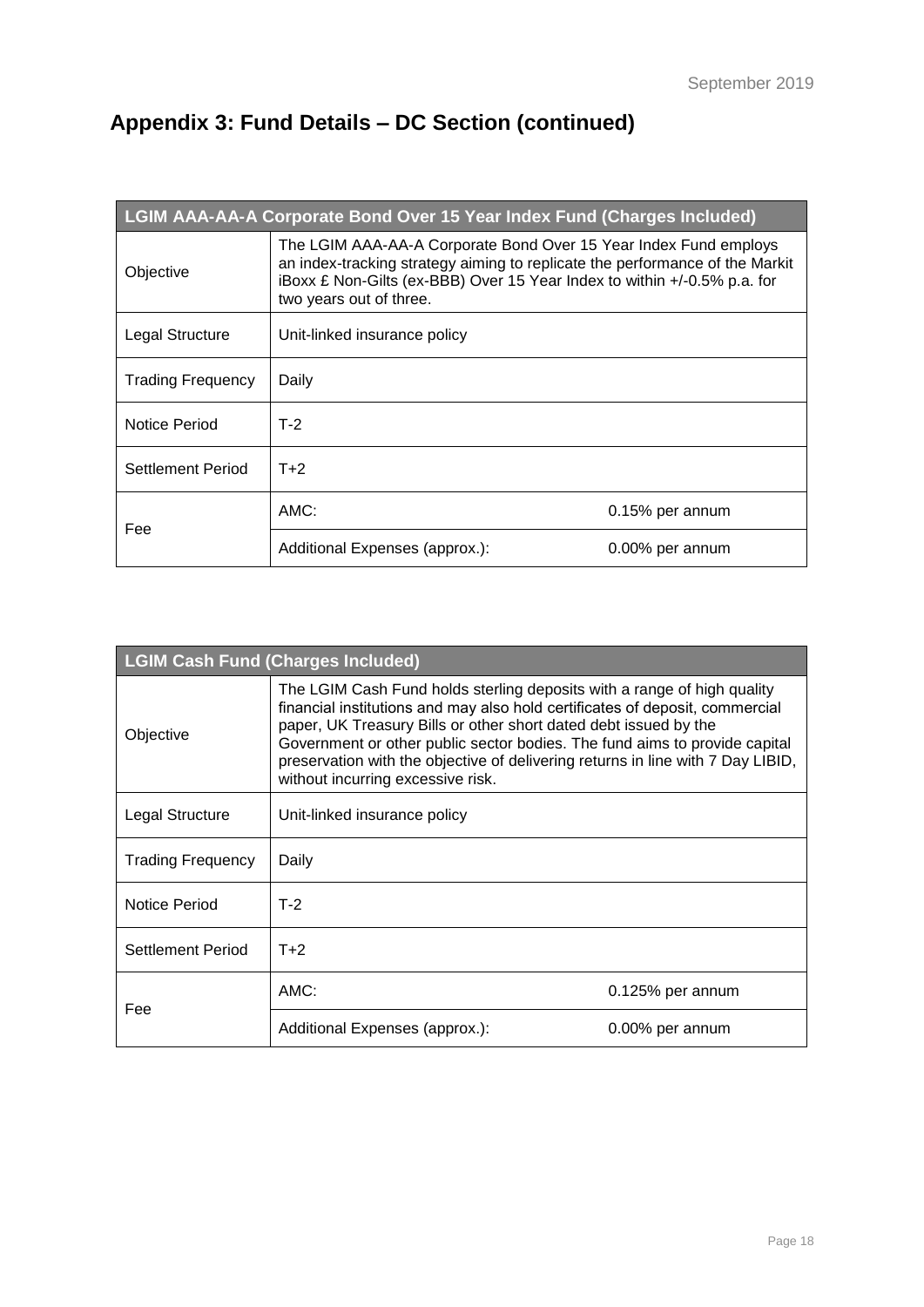# **Radius Group Pension Scheme**

# **Addendum to the Statement of Investment Principles**

# **Original Statement dated: September 2019**

# **Date of Addendum: July 2020**

## **Purpose of the Addendum**

This Addendum is made in accordance with the requirements of the Occupational Pension Schemes (Investment and Disclosure) (Amendment) Regulations 2019 and it updates the Statement of Investment Principles to record how the Scheme complies with the EU Shareholder Rights Directive (SRD II) which comes into effect on 1 October 2020.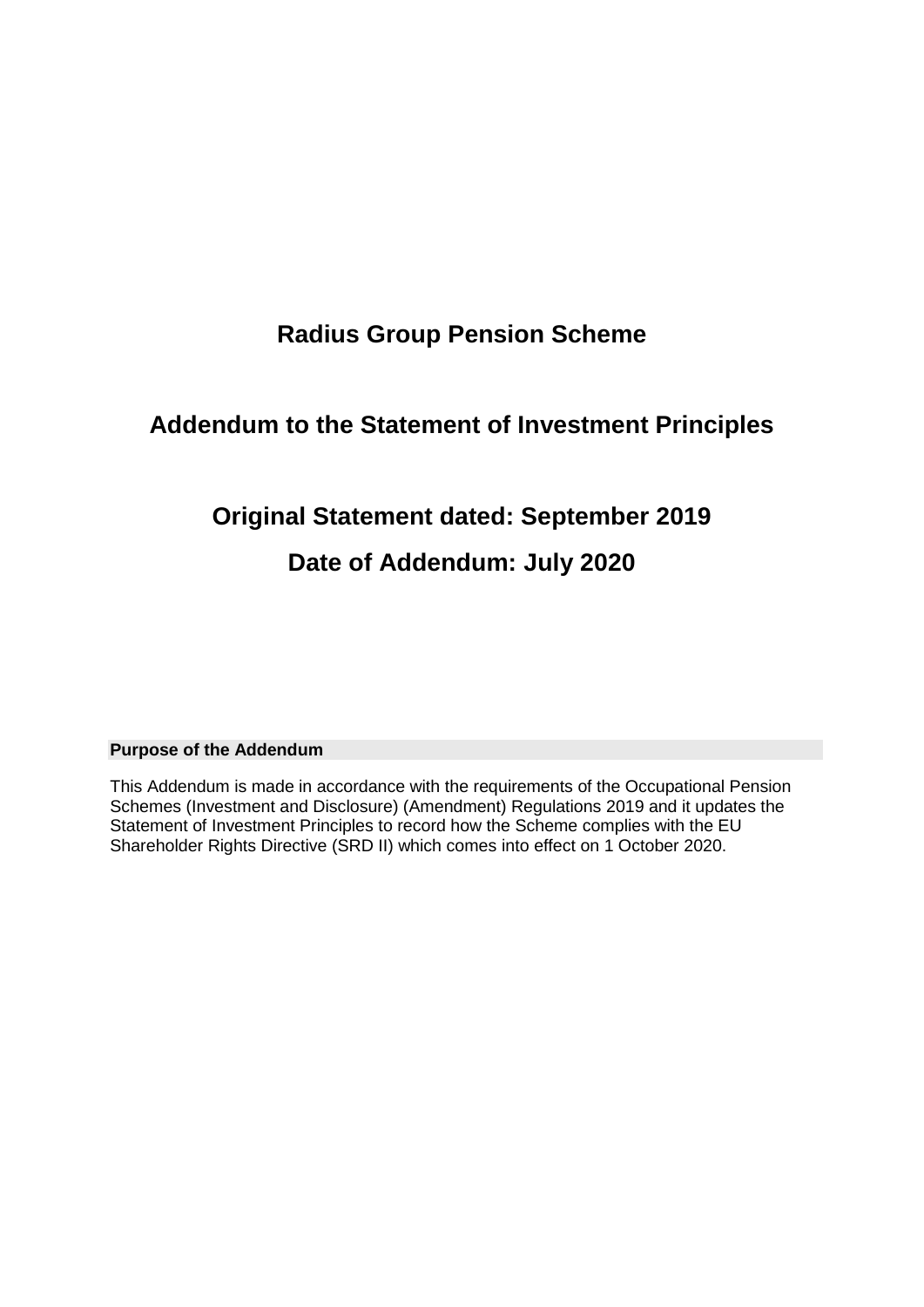## **Investment Manager Arrangements**

As the Scheme's assets are held in pooled funds, the Trustees have limited influence over the investment managers' investment decisions. In practice, investment managers cannot fully align their strategy and decisions to the (potentially conflicting) policies of all their pooled fund investors in relation to strategy, long-term performance of debt/ equity issuers, engagement and portfolio turnover.

It is therefore the Trustees' responsibility to ensure that the approaches adopted by investment managers are consistent with the Trustees' policies before any new appointment, and to monitor and to consider terminating any existing arrangements that appear to be investing contrary to those policies.

The Trustees expect investment managers, where appropriate, to make decisions based on assessments of the longer term financial and non-financial performance of debt/ equity issuers, and to engage with issuers to improve their performance. The Trustees assess this when selecting and monitoring managers.

The Trustees' policy on selecting, monitoring, evaluating and (where necessary) terminating these arrangements is set out in further detail below.

## **Compatibility of Pooled Funds with the Trustees' Investment Strategy**

When selecting a pooled fund, the Trustees consider various factors, including:

- the assets that will be held within that fund and whether the asset allocation of the fund is expected to change over time;
- the risks associated with the fund along with the return that is expected;
- the fund's objective (as stated by the fund's investment manager) and whether the objective is consistent with the performance that the Trustees expect from that fund;
- the fund's fee structure to ensure that this is reasonable and that it does not provide an incentive for the investment manager to manage the fund in a way that differs from the expectations of the Trustees;
- how frequently underlying investments within the fund are expected to be traded by the investment manager;
- how financially material considerations (including ESG factors) over the appropriate time horizon are taken into account by the investment manager;
- the investment manager's policy in relation to the exercise of the rights (including voting rights) attaching to the investments held within the pooled fund; and
- the investment manager's policy in relation to undertaking engagement activities in respect of the investments held within the pooled fund\*.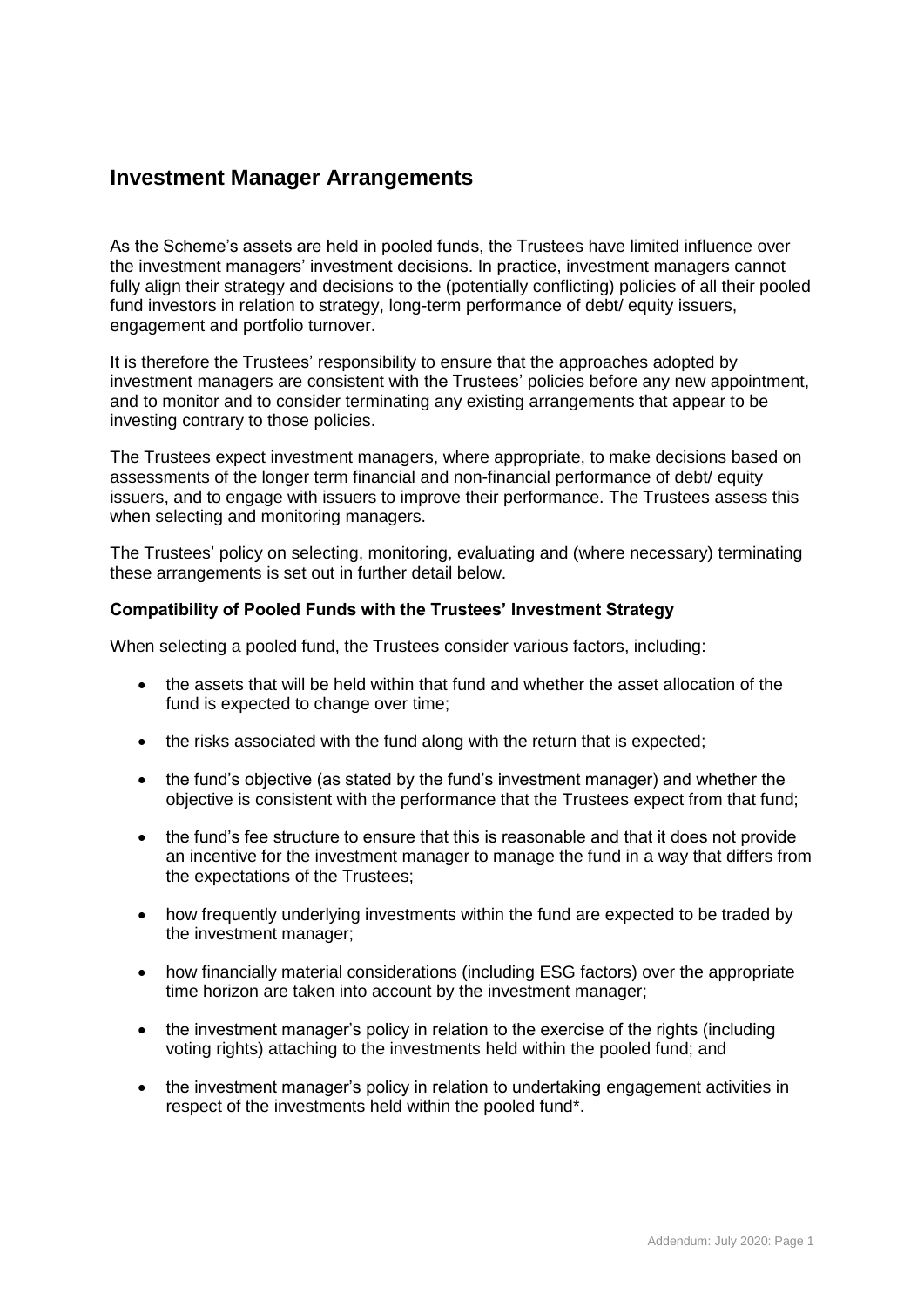## **Investment Manager Arrangements (continued)**

*\*This includes engaging with an issuer of debt or equity regarding matters including (but not limited to) performance, strategy, capital structure, management of actual or potential conflicts of interest, risks, and ESG matters. It also includes engaging on these matters with other investment managers, other holders of debt or equity and persons or groups of persons who have an interest in the issuer of debt or equity.*

After analysing the above characteristics for a fund, the Trustees identify how that fund would fit within their overall investment strategy for the Scheme and how the fund is expected to help the Trustees meet their investment objectives.

## **Duration of Investment Manager Arrangements**

The Trustees normally expect that pooled funds will be held for several years.

However, as part of the periodic strategic asset allocation reviews (which take place at least every three years), the Trustees will review whether the ongoing use of each fund remains consistent with their investment strategy.

The Trustees regularly monitor the financial and non-financial performance of the pooled funds held and details of this monitoring process is set out below. If the Trustees become concerned about the ongoing suitability of a pooled fund, they may reduce exposure to it or disinvest entirely. Such action is expected to be infrequent.

#### **Monitoring Pooled Funds**

The Trustees regularly assess the performance of each fund held and this monitoring includes an assessment of whether the investment manager continues to operate the fund in a manner that is consistent with the factors used by the Trustees to select the fund (as listed above).

When assessing the performance of a fund, the Trustees do not usually place too much emphasis on short-term performance although they will seek to ensure that reasons for short-term performance (whether favourable or unfavourable) are understood.

The Trustees expect the investment managers of pooled funds to invest for the medium to long term and they expect investment managers to engage with issuers of debt or equity with a view to improving performance over this time frame.

If it is identified that a fund is not being operated in a manner consistent with the factors used by the Trustees to select the fund, or that the investment manager is not engaging with issuers of debt or equity, the Trustees may look to replace that fund. However, in the first instance, the Trustees would normally expect their investment adviser to raise the Trustees' concerns with the investment manager. Thereafter, the Trustees, in conjunction with their investment adviser, would monitor the performance of the fund to assess whether the situation improves.